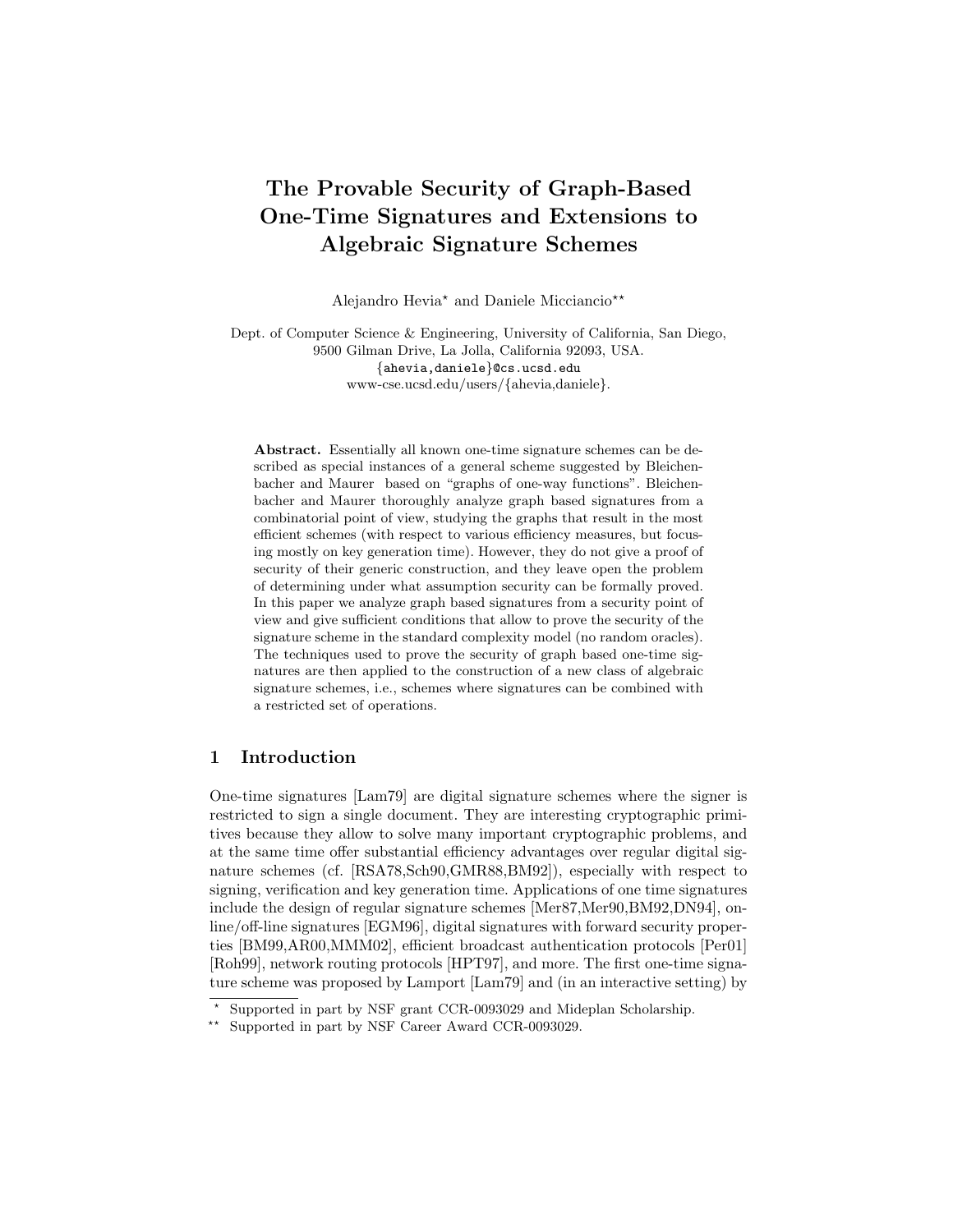Rabin [Rab78]. The idea of the basic scheme of Lamport is very simple: given a one-way function f, one selects two random strings  $x_0, x_1$  (which constitute the secret key), and publishes  $f(x_0), f(x_1)$ . Then, a single bit message  $b \in \{0, 1\}$  can be signed by revealing  $x_b$ . Verification is performed in the obvious way. Notice how the signing process is almost instantaneous, while verification only involves a single application of a one-way function. Key generation is almost as efficient, requiring only two applications of the one-way function.

Since Lamport's original proposal, many extensions and improvements have been suggested [MM82,Mer82,Mer87,Vau92,BC93,EGM96,BM94,BM96b,BM96a] [Per01]. The improvements usually involve iterating the application of the oneway function, or revealing multiple values as part of a signature. All these schemes (with the exception of Perrig's) can be described as special instances of a general scheme suggested by Bleichenbacher and Maurer [BM94,BM96b,BM96a], based on the use of "graphs of one-way functions". These are directed acyclic graphs or DAGs (see next section for a formal definition) with values associated to the vertices computed according to one-way functions associated to the edges (see Figure 1). Messages are signed by revealing the values for some of the vertices, and signatures verified using the publicly available one-way functions. As pointed out in [BM94,BM96b,BM96a] DAG-based one-time signatures schemes generalize and have potential advantages over schemes simply based on the iterated application of the one-way function (which correspond to graphs consisting of a collection of disjoint chains). Unfortunately, one-wayness does not seem a sufficiently strong assumption to guarantee the security of the graph based one time signature schemes. In fact, [BM94] and subsequent papers only study the combinatorial properties of the graphs, e.g., trying to maximize the size of the message space that can be signed using graphs with a predetermined number of vertices. The issue of determining sufficient security assumptions on the "one-way function"  $f$ , and proving the security of graph based signatures in the standard complexity model is left open in [BM94,BM96b,BM96a].

OUR CONTRIBUTIONS: In this paper we analyze the security of graph based signatures in order to put them on the firm grounds of the standard computational complexity security model. We show that under standard assumptions the security of graph based signatures can be formally proved. In order to achieve provable security, we adopt an approach in the definition of graph based signatures that is dual to the one used in [BM94]. Namely, instead of associating values to the nodes of a graph and functions to the edges, we propose to associate values to the edges and functions to the nodes (Figure 2 shows an example). Then, we prove that if the functions associated to the nodes are regular collision resistant (or simply universal one-way) hash functions and one-to-one pseudorandom generators, then the resulting one-time digital signature scheme is provably hard to break. These primitives can be built starting from any one-way permutation. The regularity and one-to-one properties can be relaxed assuming that the hash functions and pseudo-random generator only satisfy pseudorandomness and collision resistant properties.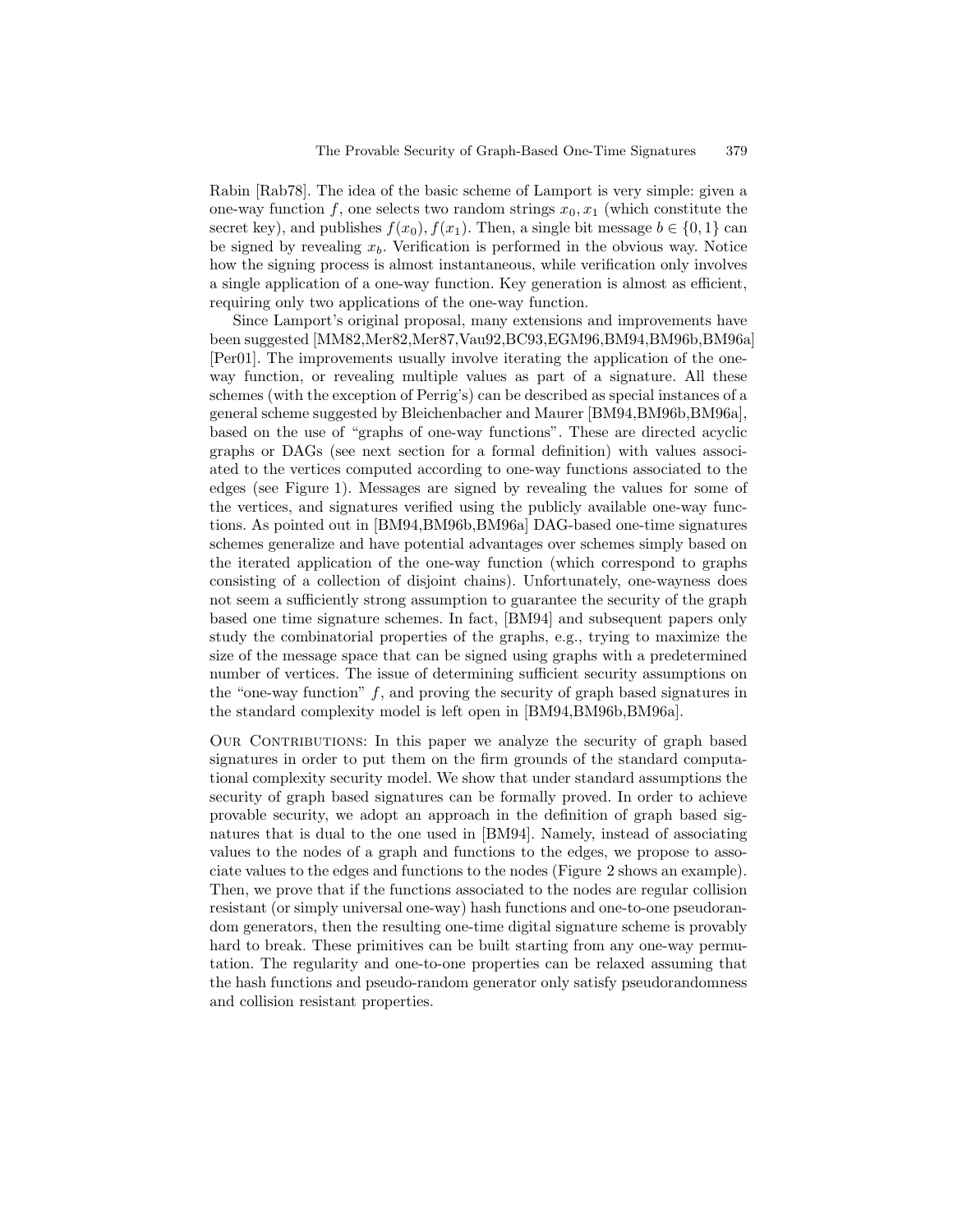

Fig. 1. DAG where values are associated to vertices and functions to edges (e.g.  $v_2=f_1(v_1), v_6=f_2(v_2), v_4=f_3(v_3,v_2),$  $v_5 = f_4(v_4)$ .

Fig. 2. DAG where values are associated to edges and functions to vertices (e.g.  $(v_2,v_5)=f_1(v_1),v_4=f_2(v_3,v_2).$ 

An important byproduct of this work is the use of a hybrid argument in a novel way in our proof. Indeed, in order to prove the security of the signature scheme, our analysis involves telling two distributions apart. However, a direct hybrid argument cannot be used because the number of hybrid distributions may be exponential on the security parameter. We show that by carefully setting a total order relation on the hybrids, we can combine them into a small (polynomial) number and the proof goes through. To the best of our knowledge this is a novel use of hybrid argument and may be of independent interest.

Extensions: Graph-based one-time signatures can be extended to instantiate a new type of signature scheme referred as algebraic signatures, originally suggested by Rivest [MR02]. An algebraic signature scheme is a signature scheme in which computing signatures of unseen messages is allowed in a restricted way. Associated to each algebraic signature scheme there is a set of functions  $\mathcal{O} = \{f_1, \ldots, f_t\}$  (where each function  $f_i$  maps messages into messages). The fundamental property of algebraic signature schemes is that given signatures  $sig(m_1), \ldots, sig(m_r)$  anyone can compute signature  $sig(f_i(m_1, \ldots, m_r))$ . Clearly, algebraic signatures require the definition of a new notion of unforgeability. Namely, an algebraic signature scheme is secure if no adversary can efficiently compute signatures of messages that cannot be computed from  $m_1, \ldots, m_r$  by applying the functions in  $\mathcal{O}$ . (See Section 6 for details). Micali and Rivest [MR02], and, recently, Bellare and Neven [BN02], presented constructions of transitive signatures which allow to sign edges in an undirected graph in such a way that computing signatures of the transitive closure of the signed edges does not require knowledge of the secret key. Similarly, Johnson et al. [JMSW02] studied several cases where the signing algorithm is homomorphic with respect to a binary operation  $f_i$ .

Building on graph-based one-time signature schemes we give explicit constructions for algebraic signatures on sets which support union and subset op-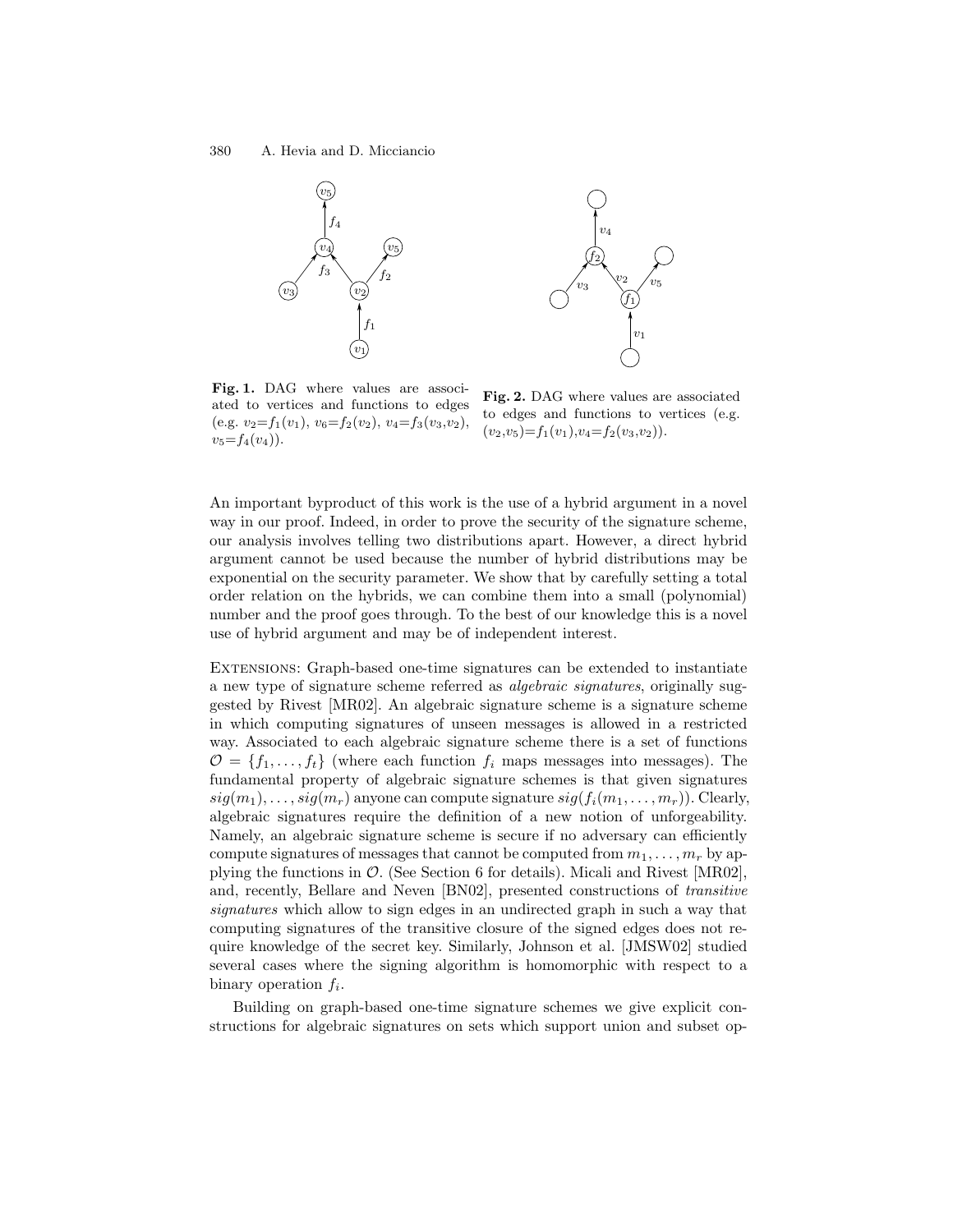erations and also union and super-intersection operations<sup>1</sup>. We see graph-based algebraic signatures as an area that deserves further research, since it may lead to efficient and useful constructions.

# 2 Notation and basic definitions

In this section we review some definitions used throughout the paper. We start by recalling some standard definitions about cryptographic primitives and directed graphs.

#### 2.1 Cryptographic Primitives

We first recall the standard definition of security of signature schemes under chosen-message attacks (cf. [GMR88]) adapted to the case of one-time signature schemes. Then, we recall the (also standard) definitions of security of collisionresistant one-way hash functions (cf. [BR97]) and pseudorandom generators (cf. [BM84,Yao82]).

One-Time Signature Scheme: Formally, a signature scheme consists of three algorithms  $\Sigma = (KG, Sig, Vf)$ . Given a security parameter  $k \in \mathbb{N}$ , the key generation algorithm  $\mathsf{KG}(k)$  outputs a pair of public and private keys  $(pk, sk)$ ; Sig is the signing algorithm taking as input a key  $sk$  and a message  $m$ , and returning a signature  $\sigma$ ; Vf is the verification algorithm taking as input a key pk, a message m and a signature  $\sigma$ , and returning a boolean decision. The signing algorithm may be randomized but the verification algorithm is usually deterministic. It is required that valid signatures are always accepted. A one-time signature scheme is secure against existential forgery in a one-chosen-message attack if no computationally bounded adversary  $(fonger)$ , after obtaining the signature of a single message of his choice, can output a (different) message and a corresponding valid signature, except with negligible probability.

COLLISION-RESISTANT HASH FUNCTIONS: Let  $\mathcal H$  be a family of functions. An individual element in H is function  $H: \mathbb{R}^2 \to \mathbb{R}$ , for some fix set R. The family  $H$  is said to be collision-resistant if, for H randomly chosen in  $H$ , any computationally bounded adversary (*collision-finder*) can not find two different messages  $m$  and  $m'$  that map by  $H$  to the same value, except with negligible probability. Furthermore, we say H is regular if it satisfies  $Pr\left[H(X) = y : X \stackrel{R}{\leftarrow} R^2\right] =$  $Pr\left[ Y = y : Y \stackrel{R}{\leftarrow} R \right]$  for all  $y \in R$ , and all  $H \in \mathcal{H}$ .

PSEUDORANDOM GENERATORS: Let  $G: R \to R^2$  be a deterministic function. G is a pseudorandom generator if it no computationally bounded adversary (*distinguisher*) can tell apart the output of  $G(x)$  on a random input x from a truly random value on  $R^2$  with non-negligible probability. Also, a pseudorandom

<sup>&</sup>lt;sup>1</sup> The super-intersection of sets A and B, denoted  $A \odot B$ , is the collection of all sets S such that  $A \cap B \subseteq S \subseteq A \cup B$ .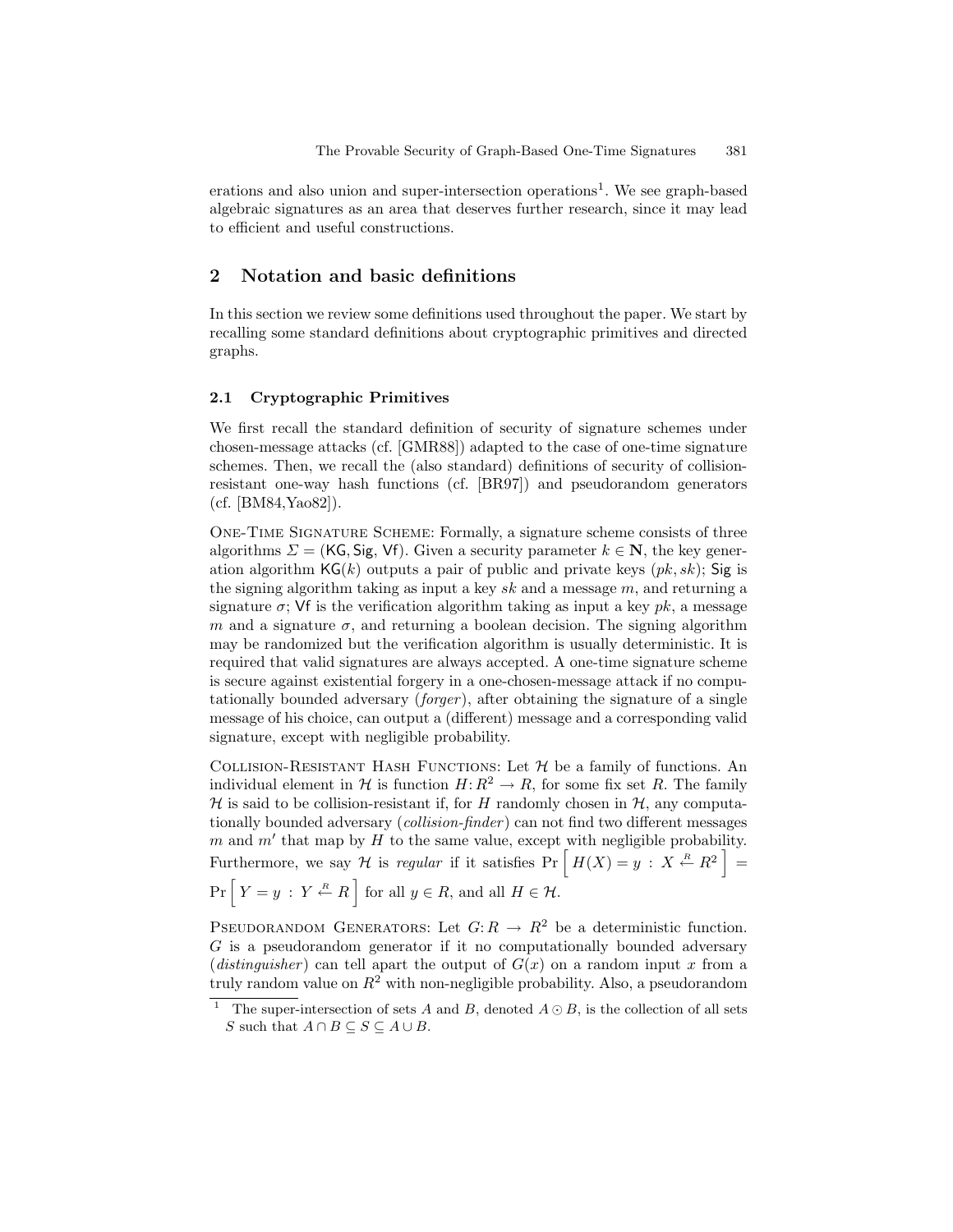generator G is one-to-one if there is no pair of distinct inputs  $x, x' \in R$ , that produce the same output on G.

## 2.2 Graphs

A directed graph is a pair  $(V, E)$  where V is a finite set of vertices and  $E \subseteq V \times V$ is the set of edges. A path of length  $\ell \geq 0$  from  $v_0$  to  $v_\ell$  in G is a sequence of vertices  $p = (v_0, \ldots, v_\ell)$  such that  $(v_{i-1}, v_i) \in E$  for all  $i = 1, \ldots, \ell$ . If such a path exists, we say that  $v_0$  is a predecessor of  $v_\ell$  and  $v_\ell$  is a successor of  $v_0$ . The sets of predecessors and successors of v are denoted  $\text{Pred}(v)$  and  $\text{Succ}(v)$ , respectively. A set of vertices S is predecessor closed if  $\text{Pred}(v) \subseteq S$  for all  $v \in S$ . Similarly, S is successor closed if  $Succ(v) \subseteq S$  for all  $v \in S$ . A cycle is a path  $(v_0, \ldots, v_\ell)$  of length  $\ell \geq 1$  such that  $v_0 = v_\ell$ . A directed acyclic graph (DAG) is a directed graph with no cycles.

The *indegree* of a vertex v is the number of edges  $(v', v) \in E$  pointing to v, the *outdegree* is the number of edges  $(v, v') \in E$  departing from v, and the *total* degree is the sum of the indegree and the outdegree. Vertices with indegree 0 are called sources, and vertices with outdegree 0 are called sinks. Vertices that are neither sources nor sinks are called internal vertices. For simplicity, in this paper we only considers DAGs with a single source  $v_{\perp}$  with outdegree 1, a single sink  $v_{\perp}$ with indegree 1, and  $n > 0$  internal nodes with total degree 3. For such graphs, there are only two kind of internal vertices: expansion vertices with indegree 1 and outdegree 2, and compression vertices with indegree 2 and outdegree 1. So, the sets of vertices of our graphs can be partitioned as  $V = V_G \cup V_H \cup \{v_\perp, v_\perp\},$ where  $V_G$  are the expansion vertices and  $V_H$  the compression vertices. We also fix a total order relation  $(V_G, \leq)$  that extends the partial order defined over  $V_G$ by the predecessor relation.

An example of DAG is depicted in Figure 3. Vertex 0 is the source, vertex 11 the sink,  $V_H = \{1, 2, 3, 4, 5\}$  are compression vertices, and  $V_G = \{6, 7, 8, 9, 10\}$ are expansion vertices.

A cut in a graph  $(V, E)$  is a nontrivial partition  $C = (S, \overline{S})$  of the vertices such that S is predecessor closed (or, equivalently,  $\overline{S}$  is successor closed). The set of cuts in a graph  $(V, E)$  is denoted  $\texttt{Cuts}(V, E)$ , and it forms a partial order where  $(S, \bar{S}) \sqsubseteq (S', \bar{S}')$  if and only if  $S \subseteq S'$  (or, equivalently,  $\bar{S} \supseteq \bar{S}'$ ). Notice that since  $(S,\bar{S})$  is nontrivial (i.e., both S and  $\bar{S}$  are not empty), and  $S,\bar{S}$  are predecessor and successor closed, it is always the case that  $v_{\perp} \in S$  and  $v_{\perp} \in \overline{S}$ . Therefore, a cut can be implicitly represented by a single set of vertices  $S$  with the convention that if  $v_{\perp} \in S$  then  $(S)$  represents  $(S, V \setminus S)$ , while if  $v_{\perp} \in S$ then  $(S)$  represents  $(V \setminus S, S)$ . For any cut C, the component of C containing  $v_{\perp}$  (resp.  $v_{\perp}$ ) is denoted  $S(C)$  (resp.  $\overline{S}(C)$ ).

An edge  $e = (u, v)$  crosses a cut  $C = (S, \overline{S})$  if  $u \in S$  and  $v \in \overline{S}$ . The set of edges crossing C is denoted Edges $(C) = E \cap (S \times \overline{S})$ . We consider graphs where each edge is labeled with an element from some set  $R$ . The labels associated to the edges are not totally independent, but must satisfy certain constraints. Let  $G: R \to R^2$  and  $H: R^2 \to R$  be two arbitrary functions. (Later on, we will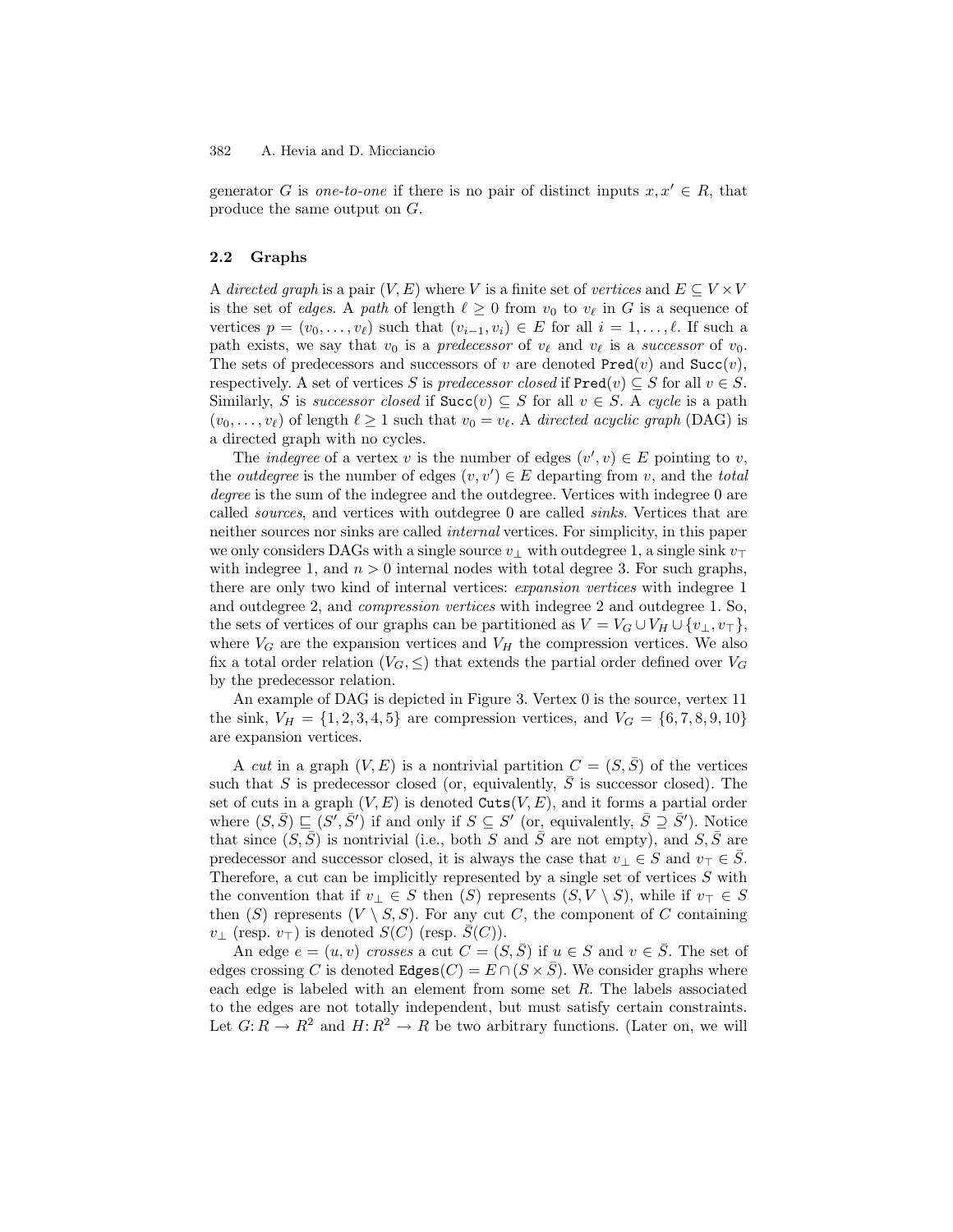

Fig. 3. Example of a DAG  $\mathcal{G}$ .

Fig. 4. Two cuts  $C_1 \sqsubseteq C_2$  in  $\mathcal{G}$ .

instantiate  $G$  with a pseudorandom generator and  $H$  with a collision resistant hash function.) A labeling is a partial function  $\lambda$  from E to R, i.e., a function  $\lambda: T \to R$  where  $T \subseteq E$ . The domain T of the labeling is denoted dom( $\lambda$ ). We say that  $\lambda$  is consistent (with respect to functions G and H) if values are computed according to functions  $G$  and  $H$ , i.e.,

- for every expansion vertex with incoming edge  $e_0 \in \text{dom}(\lambda)$  and outgoing edges  $e_1, e_2 \in \text{dom}(\lambda), G(\lambda(e_0)) = (\lambda(e_1), \lambda(e_2)).$
- for every compression vertex with incoming edges  $e_0, e_1 \in \text{dom}(\lambda)$  and outgoing edge  $e_2 \in \text{dom}(\lambda)$ ,  $\lambda(e_2) = H(\lambda(e_0), \lambda(e_1)).$

We are interested in labeling functions defined over cuts. A *labeled cut* is a labeling function  $\sigma$  such that  $dom(\sigma)$  is the set of edges of a cut, i.e.,  $dom(\sigma)$ Edges(C) for some  $C \in \text{Cuts}(V, E)$ . If  $\sigma$  is a labeling with domain Edges(C) then we write  $\sigma: C$ . Similarly, we denote as  $\{\sigma: C\}$  the set of all labellings with domain Edges(C). Notice that any function  $\sigma: \text{Edges}(C) \to R$  is consistent, i.e., the edges of a cut can be labeled independently. Any labeled cut  $\sigma$ : C can be uniquely extended to a consistent labeling defined over all edges ending in  $S(C)$ .

**Proposition 1.** For any directed acyclic graph  $(V, E)$ , cut  $C \in \text{Cuts}(V, E)$  and labeling  $\sigma$ : Edges $(C) \rightarrow R$ , there exists a unique labeling, denoted  $[\sigma]$ , such that (1)  $dom([\sigma]) = E \cap (V \times \overline{S}(C))$ 

(2)  $[\sigma]$  is consistent, and

(3)  $[\sigma](v) = \sigma(v)$  for all  $v \in \text{Edges}(C)$ .

Moreover,  $[\sigma]$  can be efficiently computed from  $\sigma$ .

Notice that for any two cuts  $C_1 \subseteq C_2$ , the set **Edges**( $C_2$ ) is contained in  $V \times \overline{S}(C_1)$ . Therefore, given a labeled cut  $\sigma_1: C_1$  and a cut  $C_2$  such that  $C_1 \sqsubseteq C_2$ , we can define a labeled cut  $\sigma_2$ :  $C_2$  by restricting the domain of  $[\sigma_1]$  to **Edges** $(C_2)$ .

**Definition 1.** For any ordered pair of cuts  $C_1 \sqsubseteq C_2$ , we define a corresponding projection operation  $\Pi_{C_2}^{C_1}$  (or, simply,  $\Pi_{C_2}$  when  $C_1$  is clear from the context)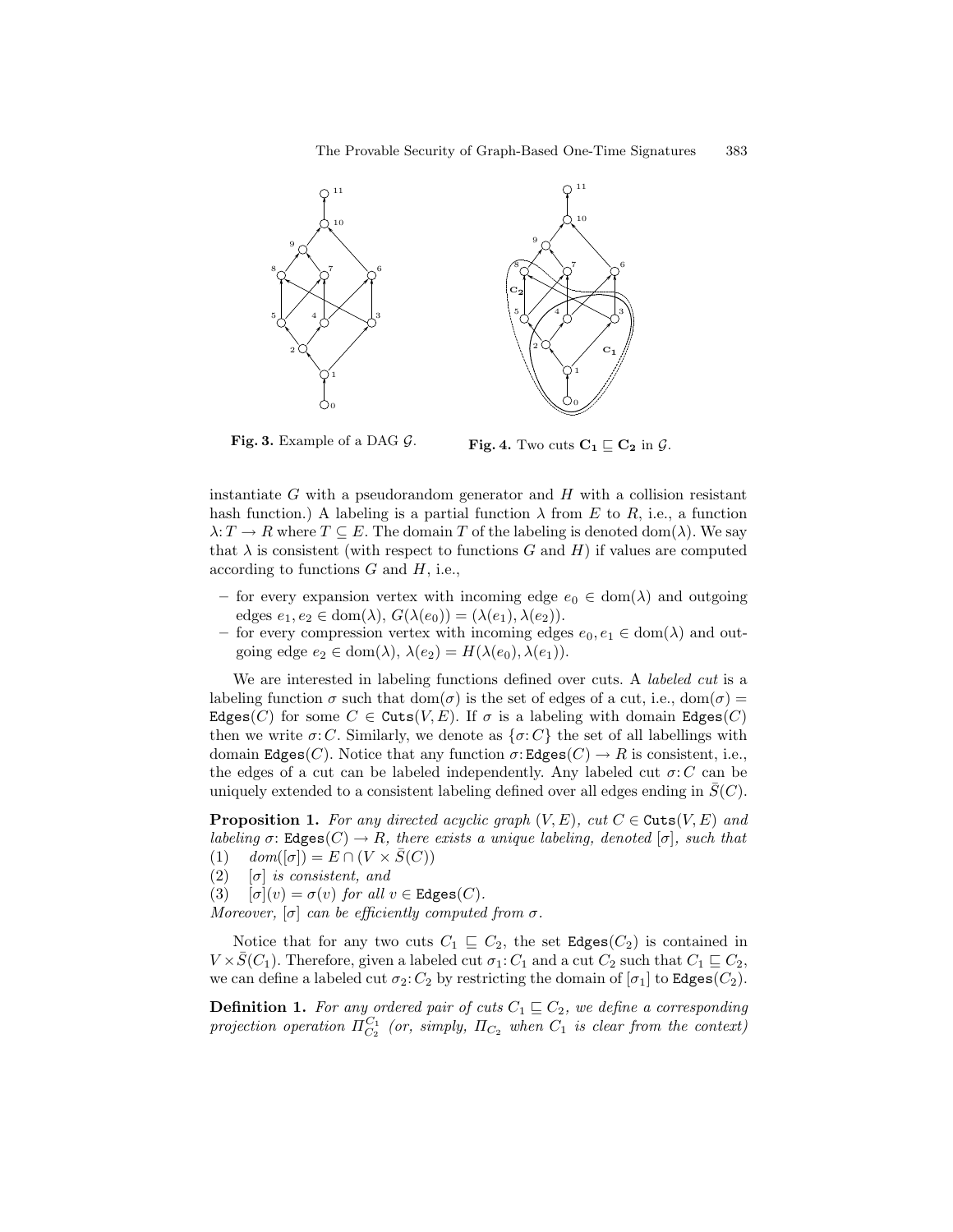| Algorithm $\mathsf{KG}(1^k)$                                                                                 |                                                  | Algorithm Sig $(sk, m)$ Algorithm Vf $(pk, m, \sigma)$ |
|--------------------------------------------------------------------------------------------------------------|--------------------------------------------------|--------------------------------------------------------|
| $H \stackrel{R}{\leftarrow} \mathcal{H}, \sigma_{\perp} \stackrel{R}{\leftarrow} \{\sigma: \{v_{\perp}\}\}\$ | <b>parse</b> sk as $(H, \sigma_{\perp})$         | <b>parse</b> <i>pk</i> as $(H, \sigma_T)$              |
| $\sigma_{\top} \leftarrow \Pi_{\{v_{\top}\}}(\sigma_{\bot})$                                                 | $\sigma \leftarrow \Pi_{\mu(m)}(\sigma_{\perp})$ | if $\Pi_{\{v_\tau\}}(\sigma) = \sigma_\tau$            |
| $pk \leftarrow (H, \sigma_{\top}), sk \leftarrow (H, \sigma_{\bot})$                                         | return $\sigma$ : $\mu(m)$                       | return 1                                               |
| return $(pk, sk)$                                                                                            |                                                  | else return 0                                          |

Fig. 5. Key Generation, Signing and Verification algorithms for GBOTS scheme.

that maps any labeled cut  $\sigma_1: C_1$  to a corresponding labeled cut  $\sigma_2: C_2$  obtained by first extending  $\sigma_1$  to  $[\sigma_1]$ , and then restricting the domain of  $[\sigma_1]$  to the set Edges $(C_2)$ .

Notice that if  $C_1 = (S_1, \bar{S}_1)$  and  $C_2 = (S_2, \bar{S}_2)$ , then  $\sigma_2 = \Pi_{C_2}(\sigma_1)$  can be computed from  $\sigma_1$  with at most  $|S_2 \setminus S_1|$  applications of functions G and H.

*Example 1.* Figure 4 depicts two example cuts  $S(C_1) = \{0, 1, 2, 3, 4\}$  with Edges $(C_1) = \{(2, 5), (4, 7), (4, 6), (3, 6), (3, 8)\},$  and  $S(C_2) = \{0, 1, 2, 3, 4, 5, 8\}$ with Edges $(C_2) = \{(8, 9), (5, 7), (4, 7), (4, 6), (3, 6)\}.$  As a toy example, consider  $R = \mathbb{Z}_{10}, H(x, y) \stackrel{\text{def}}{=} x+y$ , and  $G(x) \stackrel{\text{def}}{=} (x, x)$ . If we choose  $\{((2,5), 3), ((4,7), 9),$  $((4, 6), 5), ((3, 6), 2), ((3, 8), 8)$  as a labeled cut  $\sigma:C_1$  in  $\mathcal{G}$ , then it is easy to check that the labeled cut defined by  $\Pi_{C_1}^{C_2}(\sigma)$  (the consistent extension of  $C_1$  onto  $C_2$ ) is  $\{((8,9),1), ((5,7),3),((4,7),9),((4,6),5),((3,6),2)\}.$ 

## 3 The GBOTS construction

A graph based one-time signature (GBOTS) scheme is specified by a directed acyclic graph  $(V, E)$ , a function  $\mu : \mathcal{M} \to \text{Cuts}(V, E)$  from a message space  $\mathcal M$  to the set of cuts of the graph, a length doubling function  $G: R \to R^2$  and a family H of length halving functions  $H: \mathbb{R}^2 \to \mathbb{R}$ . Function  $\mu$  must satisfy the security property that if  $m \neq m'$ , then the cuts  $\mu(m)$  and  $\mu(m')$  are incomparable, i.e., neither  $\mu(m) \sqsubseteq \mu(m')$  nor  $\mu(m') \sqsubseteq \mu(m)$ . In particular, function  $\mu$  is injective. Examples of such functions are presented in [BM96b,BM96a].

The secret key of a GBOTS scheme consists of a labeled cut  $\sigma_{\perp}$ : {v<sub>⊥</sub>} and a hash function  $H \in \mathcal{H}$ , both chosen uniformly at random. The corresponding public key is given by function H and the labeled cut  $\sigma_{\top} = \Pi_{\{v_{\top}\}}(\sigma_{\bot})$ . A signature for a message  $m \in \mathcal{M}$  is a labeled cut  $\sigma: \mu(m)$ . Message m is signed using secret key  $(H, \sigma_{\perp})$  setting  $\sigma = \Pi_{\mu(m)}(\sigma_{\perp}).$  A message signature pair  $(m, \sigma : \mu(m))$ is verified using public key  $(H, \sigma_T)$  checking that  $\Pi_{\{v_T\}}(\sigma) = \sigma_T$ . A formal specification of the GBOTS scheme is given in Figure 5.

## 4 The Reduction

In this section we relate the security of GBOTS to the security of the underlying pseudorandom generator  $G$  and family of hash functions  $H$ . Formally, we show how a forger adversary  $\mathcal F$  that successfully attacks the one-time signature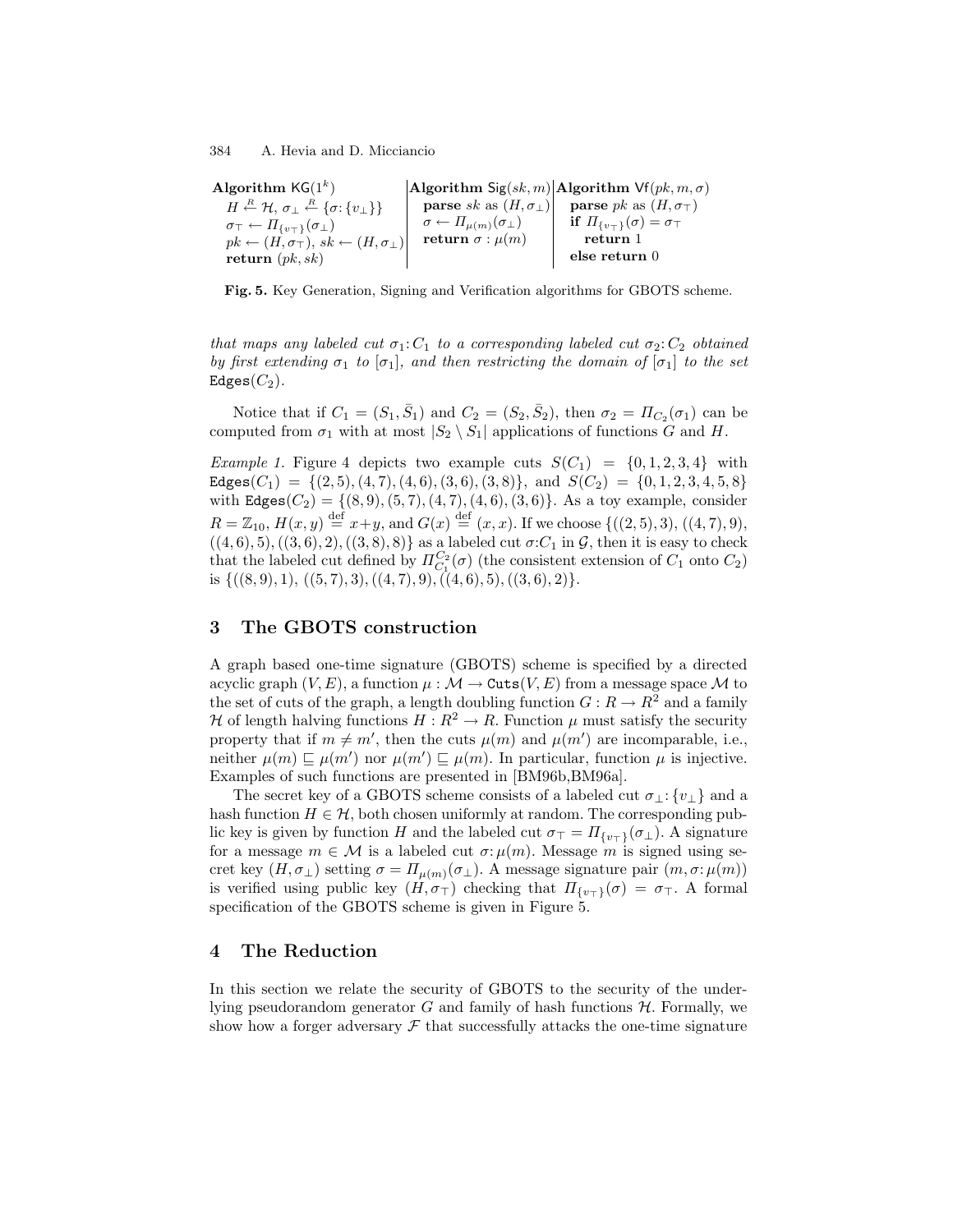scheme, can be used to build efficient procedures to successfully attack G and  $\mathcal H$ as follows: an inverter algorithm  $\mathcal{I}_H$  that attempts to invert a randomly chosen function  $H \in \mathcal{H}$ ; an inverter algorithm  $\mathcal{I}_G$  that attempts to invert function  $G$ ; a collision finder algorithm  $C_H$  that on input  $H \in \mathcal{H}$  attempts to find a collision to  $H$ , and a distinguisher  $\mathcal{D}_G$  that attempts to tell random strings and pseudorandom strings apart.

None of the adversaries  $\mathcal{I}_G, \mathcal{I}_H, \mathcal{C}_H, \mathcal{D}_G$  is individually guaranteed to work, but we can bound the success probability of the forger  $\mathcal F$  as a function of the combined success probabilities of  $\mathcal{I}_G, \mathcal{I}_H, \mathcal{C}_H, \mathcal{D}_G$ . So, if  $G, \mathcal{H}$  are cryptographically secure, then the GBOTS scheme is secure. In the rest of this section we show how to build  $\mathcal{I}_G, \mathcal{I}_H, \mathcal{C}_H, \mathcal{D}_G$  given black box access to the forger  $\mathcal{F}$ . The success probabilities of these adversaries are analyzed in the following section.

Adversaries  $\mathcal{I}_G, \mathcal{I}_H, \mathcal{C}_H, \mathcal{D}_G$  all use the forger  $\mathcal F$  in a specific way, common to all four of them. So, we describe this general procedure  $A$  first. This procedure takes as input a hash function H, a node v, and a labeling  $\sigma_v$ : Pred(v). The task is, given oracle access to the forger algorithm, compute a labeling  $\sigma'_v$ : Succ $(v)$ . In other words,  $A$  gets as input a labeling of the smallest cut containing  $v$ , and tries to output a labeling for the biggest cut not containing  $v$  (where biggest and smallest refer to the  $\Box$  ordering relation).

Procedure  $\mathcal{A}(H, v, \sigma_v)$  operates as follows:

- 1. Compute  $\sigma_{\top} = \Pi_{\{v_{\top}\}}(\sigma_v)$ .
- 2. Run F on input  $pk = (H, \sigma_\top)$ .
- 3. Let  $m \in \mathcal{M}$  be the message output by  $\mathcal{F}$ . If  $v \notin \mu(m)$ , then abort. Otherwise, compute  $\sigma_m = \Pi_{\mu(m)}(\sigma_v)$  and continue to the next step.
- 4. Run  $\mathcal F$  on input  $\sigma_m$  to get a forgery  $m', \sigma'$ . We assume, without loss of generality, that  $\mathcal F$  always outputs a valid message-signature pair, i.e.,  $\Pi_{\{v_{\tau}\}}(\sigma') =$  $\sigma_{\top}$ . If F cannot forge a signature, then it outputs  $(m, \sigma_m)$
- 5. If  $v \in \mu(m')$  then abort. Otherwise, compute and output  $\sigma'_v = \Pi_{\text{Succ}(v)}(\sigma')$ .

A few remarks follow. First, for any vertex v,  $\text{Pred}(v) \subseteq \{v_{\top}\}\$ , so the projection operation in step 1 can always be performed. This produces a pair  $pk = (H, \sigma<sub>T</sub>)$  which is similar, but not necessarily identically distributed, to a public key. In step 3, if  $v \in \mu(m)$ , then  $\text{Pred}(v) \subseteq \mu(m)$  because cut  $\mu(m)$  is closed. So, unless execution is aborted, Pred $(v) \sqsubseteq \mu(m)$  and  $\sigma_m$  can be computed from  $\sigma_v$ . Similarly, in step 5, if execution does not abort,  $v \notin \mu(m')$  and  $\mu(m') \sqsubseteq \text{Succ}(v)$ . So,  $\sigma'_v$  can be computed from  $\sigma'$ . Therefore, A always either aborts or it succeeds, i.e., it outputs a cut  $\sigma'_v$ : Succ $(v)$  such that  $\Pi_{\{v \tau\}}(\sigma'_v) = \sigma_\top$ . We use A to define  $\mathcal{I}_G$ ,  $\mathcal{I}_H$ ,  $\mathcal{C}_H$  and  $\mathcal{D}_G$ .

#### 4.1 Inverting H

Algorithm  $\mathcal{I}_H$  on input a hash function H and target value  $y \in R$ , chooses one vertex  $v \in V_H$  at random, and selects  $\sigma_v$  uniformly at random among all labeled cuts  $\sigma$ : Pred(v) such that  $\sigma(e) = y$ , where e is the only edge departing from v. Then algorithm  $\mathcal{I}_H$  calls  $\mathcal{A}(H, v, \sigma_v)$ . If A aborts, also  $\mathcal{I}_H$  aborts. Otherwise, let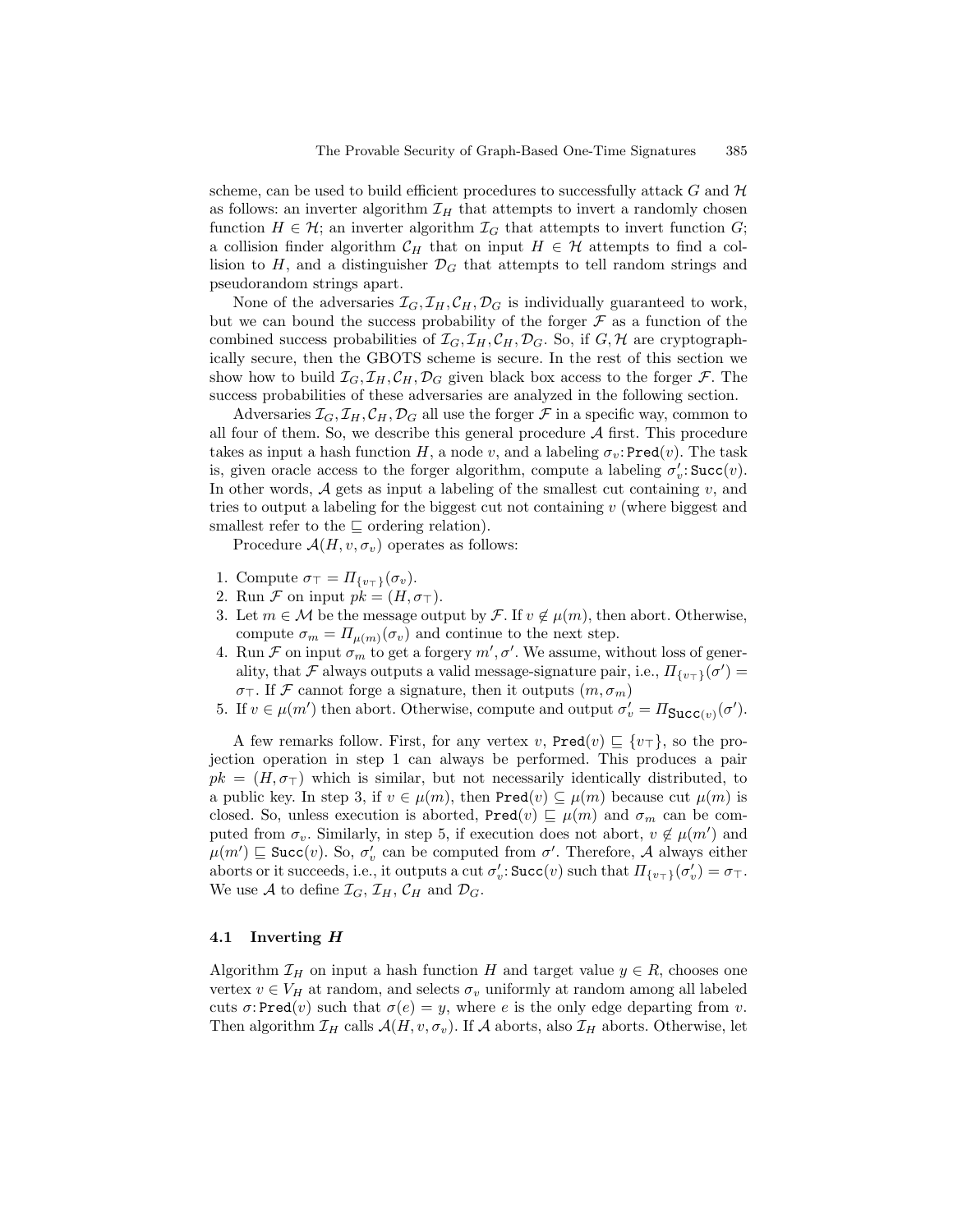$\sigma'_v$ : Succ $(v)$  be the signature output by A. The output of  $\mathcal{I}_H$  is  $\sigma'_v(e_0)$ ;  $\sigma'_v(e_1)$ , where  $e_0, e_1$  are the edges pointing to v.

We remark that  $\mathcal{I}_H$  may either abort, terminate successfully with a pre-image of  $y$  under  $H$ , or fail, i.e., terminate without aborting, but with an output value  $x_0; x_1$  such that  $H(x_0; x_1) \neq y$ . The distinction between aborting execution and failure to invert will be used in the analysis.

#### 4.2 Inverting G

The algorithm to invert G is similar to  $\mathcal{I}_H$ .  $\mathcal{I}_G$  on input a target value  $(x_1; x_2) \in$  $R^2$ , chooses  $H \in \mathcal{H}$  uniformly at random, picks one vertex  $v \in V_G$ , and selects  $\sigma_v$ uniformly among all labeled cuts  $\sigma$ : Pred $(v)$  such that  $\sigma(e_1) = x_1$  and  $\sigma(e_2) = x_2$ , where  $e_1, e_2$  are the edges departing from v. Then it calls  $\mathcal{A}(H, v, \sigma_v)$ . If A aborts, also  $\mathcal{I}_G$  aborts. Otherwise, let  $\sigma'_v$ : Succ $(v)$  be the signature output by A. The output of  $\mathcal{I}_G$  is  $\sigma'_v(e_0)$  where  $e_0$  is the edge pointing to v. As for  $\mathcal{I}_H$ , inverter  $\mathcal{I}_G$ can either abort, terminate successfully, or fail.

## 4.3 Finding Collisions

In order to describe the collision finder algorithm we need the following lemma. The proof is simple and can be seen in the full version of this paper [HM02]. The proof uses the assumption that  $G$  is one-to-one.

**Lemma 1.** For any cut  $C \in \text{Cuts}(V, E)$ , and labellings  $\sigma : C$  and  $\sigma' : C$ , if  $\sigma \neq$  $\sigma'$  and  $\Pi_{\{v_{\top}\}}(\sigma) = \Pi_{\{v_{\top}\}}(\sigma')$ , then there exists a compression node v not in C with incoming edges  $e_0, e_1$  such that  $([\sigma](e_0), [\sigma](e_1))$  and  $([\sigma](e_0), [\sigma](e_1))$  form a collision, i.e.,  $H([\sigma](e_0), [\sigma](e_1)) = H([\sigma](e_0), [\sigma](e_1))$  and  $[\sigma](e_i) \neq [\sigma'](e_i)$ for some  $i \in \{0,1\}$ .

The collision finder  $C_H$  takes as input a hash function H, and selects a vertex  $v \in V_G \cup V_H$  uniformly at random. Notice that  $v \in V_G$  and  $v \in V_H$  happen with the same probability because  $V_G$  and  $V_H$  have the same size. The rest of the collision finder algorithm is similar to  $\mathcal{I}_G$  or  $\mathcal{I}_H$ , depending on whether  $v \in V_G$ or  $v \in V_H$ .

If  $v \in V_G$ , then  $\mathcal{C}_H$  chooses  $x \in R$  uniformly at random, computes  $(y_1; y_2)$  =  $G(x)$ , and picks  $\sigma_y$  uniformly at random among all labeled cuts  $\sigma$ : Pred $(v)$  such that  $\sigma(e_1) = y_1$  and  $\sigma(e_2) = y_2$ , where  $e_1, e_2$  are the edges departing from v. Then it calls  $\mathcal{A}(H, v, \sigma_v)$ . If  $\mathcal A$  aborts, also  $\mathcal C_H$  aborts. Otherwise, let  $\sigma'_v$ : Succ $(v)$ be the signature output by A, and consider the cut  $succ(v) \setminus \{v\}$ . Notice that  $Succ(v) \subseteq Succ(v) \setminus \{v\}$  and  $Pred(v) \subseteq Succ(v) \setminus \{v\}$ . Therefore, we can compute two labeling  $\sigma = \Pi_{\text{Succ}(v) \setminus \{v\}}(\sigma_v)$  and  $\sigma' = \Pi_{\text{Succ}(v) \setminus \{v\}}(\sigma'_v)$ . If  $\sigma \neq \sigma'$ , then compute a collision from  $\sigma$  and  $\sigma'$  using Lemma 1.

If  $v \in V_H$ , then  $\mathcal{C}_H$  chooses  $x_0, x_1 \in R$  uniformly at random, compute  $x_2 =$  $H(x_0, x_1)$ , and pick  $\sigma_v$  uniformly at random among all labeled cuts  $\sigma$ : Pred $(v)$ such that  $\sigma(e_2) = y_2$ . It then call  $\mathcal{A}(H, v, \sigma_v)$ . If A aborts, also  $\mathcal{I}_H$  aborts. Otherwise, let  $\sigma'_v$ : Succ $(v)$  be the signature output by  $\mathcal{A}$ , and consider the cut  $\text{Succ}(v)\setminus$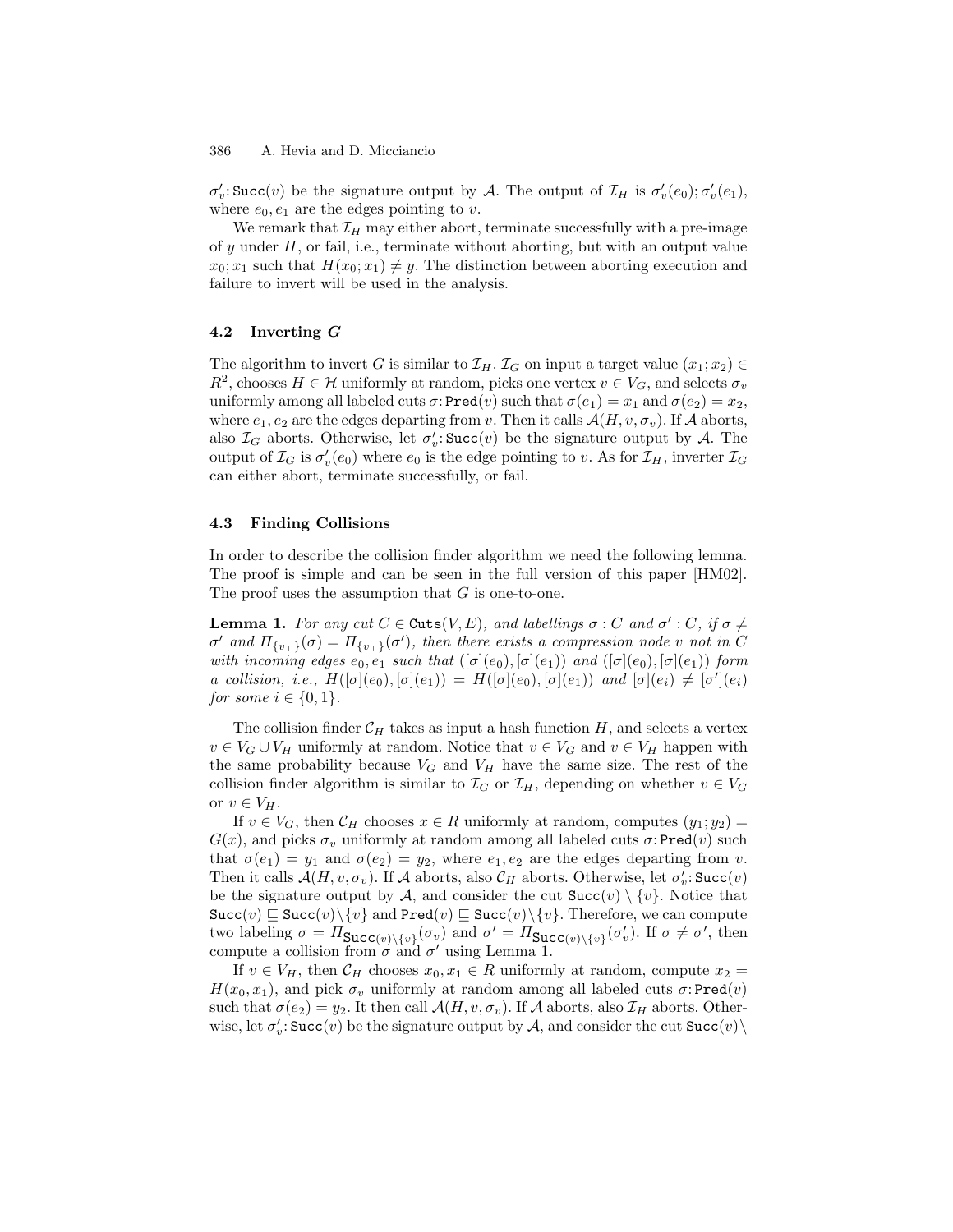$\{v\}$ . As before,  $\text{Succ}(v) \sqsubseteq \text{Succ}(v) \setminus \{v\}$  and  $\text{Pred}(v) \sqsubseteq \text{Succ}(v) \setminus \{v\}$ . Therefore, we can compute two labeling  $\sigma = \Pi_{\text{Succ}(v)\setminus\{v\}}(\sigma_v)$  and  $\sigma' = \Pi_{\text{Succ}(v)\setminus\{v\}}(\sigma'_v)$ . If  $\sigma \neq \sigma'$ , then compute a collision from  $\sigma$  and  $\sigma'$  using Lemma 1.

#### 4.4 Distinguishing G

Finally we describe a possible distinguisher for G. On input  $x_1, x_2 \in \mathbb{R}^2$ ,  $\mathcal{D}_G$ picks a random vertex  $v \in V$  and a hash function  $H \in \mathcal{H}$ . This time vertex  $v$  is not selected with uniform probability, but with probability proportional to  $|V_G \cap (\text{Pred}(v) \setminus \{v\})|$ . Then  $\mathcal{D}_G$  chooses a node  $u \in V_G \cap (\text{Pred}(v) \setminus \{v\})$ uniformly at random, and computes  $\sigma_v$  as follows. Let  $\{\sigma: \cup_{u'\leq u}\text{Pred}(u')\}$  denote the set of all labellings defined over the union of cuts  $\text{Pred}(u^{\overline{\prime}})$  for all expansion vertices  $u' \leq u$  in the predecessor set of v but not including v; in other words, it denotes the union of cuts  $\texttt{Pred}(u')$  such that  $u' \leq u$ , and  $u' \in V_G \cap (\texttt{Pred}(v) \setminus \{v\})$ . In this union, each labeling satisfies  $\sigma(e_1); \sigma(e_2) = x_1; x_2$ , where  $e_1, e_2$  are the edges departing from u. Distinguisher  $\mathcal{D}_G$  selects  $\sigma_u$  uniformly at random in  ${\sigma : \bigcup_{u' \leq u} \text{Pred}(u')\},\$ and computes  $\sigma_v = \Pi_{\text{Pred}(v)}(\sigma_u)$ . Notice that for all u' predecessor of v, Pred $(u') \subset \text{Pred}(v)$ , and the labeled cut  $\sigma_v$  can be computed from  $\sigma_u$ .

Procedure A is run on input  $H, v, \sigma_v$ . If A aborts then  $\mathcal{D}_G$  outputs "random", while if  $A$  does not abort  $\mathcal{D}_G$  outputs "pseudorandom".

## 5 Analysis

In this section we relate the success probability of the forger algorithm  $\mathcal F$  to the success probability of attacks to  $G$  and  $H$ . The following result states that if G is a one-to-one pseudorandom generator and  $\mathcal H$  is a regular collision-resistant hash function family then the GBOTS scheme is existentially secure under onechosen-message attack.

**Theorem 1.** Let  $(V, E)$  be a directed acyclic graph, G a one-to-one pseudorandom generator, and  $H$  a regular collision resistant family of hash functions, and consider the corresponding GBOTS scheme. Let  $\mathcal F$  be a forger that succeeds with probability  $\delta$ . Then  $\delta \leq (\alpha \epsilon_D + \epsilon_C + \epsilon_H)n$  where  $\alpha \leq n$  is the average number of  $V_G$  predecessors of a random vertex in the graph and  $\epsilon_G$ ,  $\epsilon_H$ ,  $\epsilon_C$ ,  $\epsilon_D$  are the success probabilities (or advantage) of adversaries  $\mathcal{I}_G$ ,  $\mathcal{I}_H$ ,  $\mathcal{C}_H$ ,  $\mathcal{D}_G$  as defined in the previous section.

In order to prove the result, we first show that the success probability of the adversaries  $\mathcal{I}_G$ ,  $\mathcal{I}_H$  and  $\mathcal{C}_H$  is tightly related to the aborting probability of procedure  $A$ , when called on randomly chosen inputs. We make this statement more precise below. First, we need some notation.

A labeled cut  $\sigma$  is said to be *consistent with*  $(v, y) \in V \times (R^2 \cup R)$  if one of two cases hold: (a) if  $v \in V_G$  and  $y = y_1; y_2 \in R^2$  then  $\sigma(e_1) = y_1$  and  $\sigma(e_2) = y_2$  where  $e_1$  and  $e_2$  are the edges departing from v, or (b) if  $v \in V_H$ and  $y \in R$  then  $\sigma(e) = y$  where e is the only edge departing from v. The set of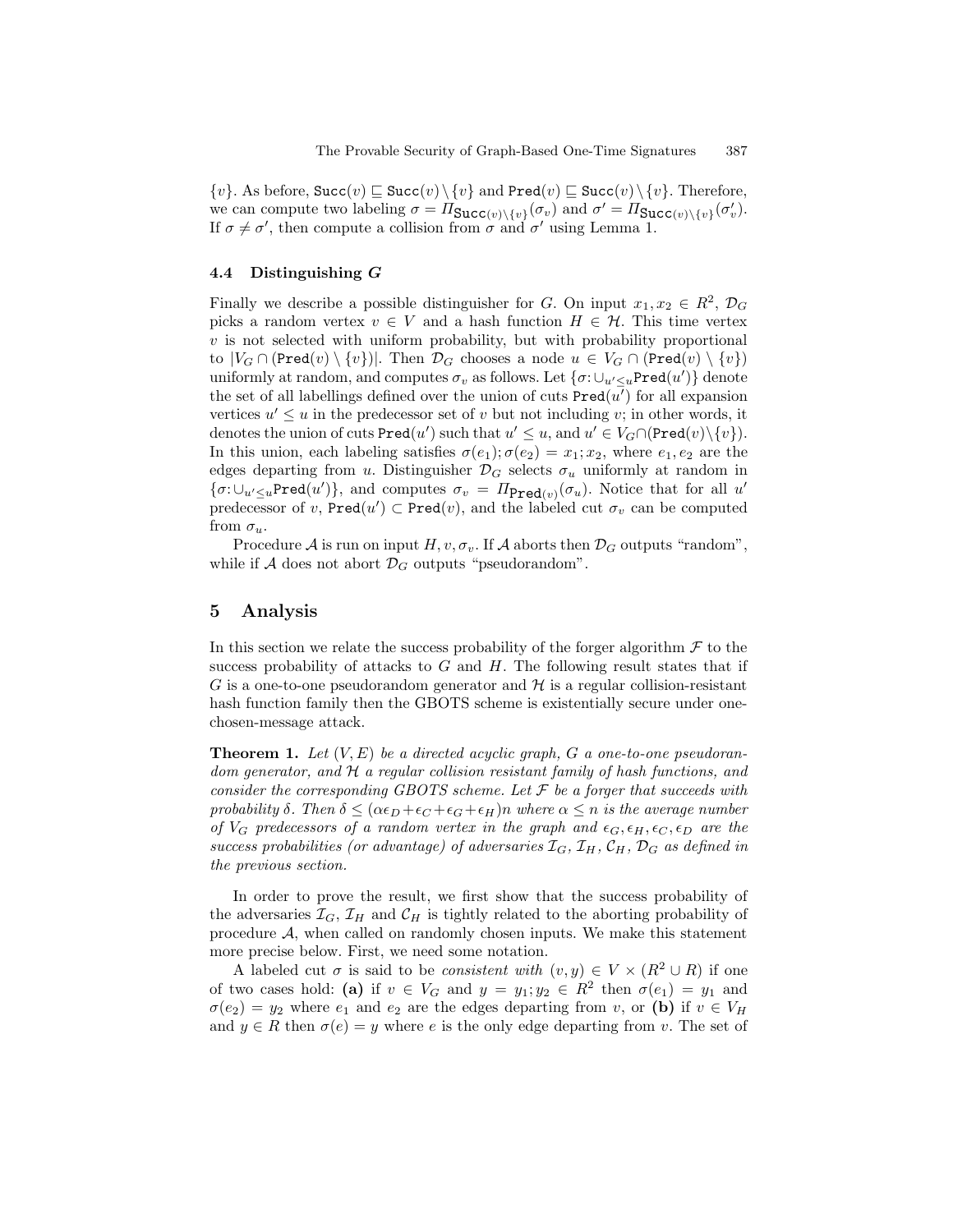all labeled cuts  $\sigma$  consistent with  $(v, y)$  is denoted  $\{\sigma : \text{Pred}(v)_y\}$ . In particular, if either  $v \in V_G$  and  $y = G(x)$  for  $x \in R$  chosen uniformly at random, or  $v \in V_H$  and  $y = H(x_1; x_2)$  for  $x_1; x_2 \in R^2$  chosen uniformly at random, the set  $\{\sigma : \text{Pred}(v)_y\}$  is denoted  $\{\sigma : \text{Pred}(v)_{H/G(\cdot)}\}.$ 

Consider the following experiment. First, we choose a vertex  $v \in V_H \cup V_G$ , a hash function  $H \in \mathcal{H}$  and a labeled cut  $\sigma_v \in {\{\sigma : \text{Pred}(v)_{H/G(.)}\}}$  uniformly at random. Then we call procedure A on input  $(H, v, \sigma_v)$ . (For simplicity's sake, when clear from the context, we use  $\mathcal{A}(\cdot)$  to denote  $\mathcal{A}(H, v, \sigma_v)$ ). Let NoAbort denote the event that  $A$  does not abort in this experiment. The following lemma shows that the combined success probability of adversaries  $\mathcal{I}_G$ ,  $\mathcal{I}_H$  and  $\mathcal{C}_H$  is equal to the probability of the event NoAbort.

**Lemma 2.** Let  $\epsilon_H$ ,  $\epsilon_G$  and  $\epsilon_C$  the advantages of adversaries  $\mathcal{C}_H$ ,  $\mathcal{I}_G$  and  $\mathcal{I}_H$ . Let NoAbort be the event as described above. Then  $\epsilon_H + \epsilon_G + \epsilon_C = \Pr[\text{NoAbort}]$ 

*Proof.* We analyze the success probability of adversaries  $\mathcal{I}_H$ ,  $\mathcal{I}_G$  and  $\mathcal{C}_H$  in turn. First, the success probability  $\epsilon_H$  of adversary  $\mathcal{I}_H$  is the probability that, for  $x_1; x_2 \in R^2$  and  $H \in \mathcal{H}$  uniformly chosen at random,  $H(\mathcal{I}_H(H, H(x_1; x_2))))$  $H(x_1; x_2)$ , that is, that  $\mathcal{I}_H$  returns a pre-image of  $H(x_1; x_2)$  for a random domain point  $x_1; x_2$ . For  $X \in \{H, G\}$ , let  $\Pr_X [E]$  denote the probability of event E when  $H \in \mathcal{H}, v \in V_X$  and  $\sigma_v \in {\sigma : \text{Pred}(v)_{H/G(\cdot)} }$  are chosen uniformly at random. Then

$$
\epsilon_H = \Pr_H \left[ H(x') = H(x), x' \leftarrow \mathcal{A}(H, v, \sigma_v), x' \neq \text{abort} \right]
$$

$$
= (1 - \Pr_H \left[ H(x') \neq H(x) \mid \mathcal{A}(\cdot) \neq \text{abort} \right] ) \cdot \Pr_H \left[ \mathcal{A}(\cdot) \neq \text{abort} \right]
$$

Similarly, for adversary  $\mathcal{I}_G$  we have

$$
\epsilon_G = (1 - \Pr_G \left[ G(x') \neq G(x) \mid \, \mathcal{A}(\cdot) \neq \mathsf{abort} \, \right]) \cdot \Pr_G \left[ \, \mathcal{A}(\cdot) \neq \mathsf{abort} \, \right]
$$

Lastly, recall that Adversary  $\mathcal{C}_H$  is successful if, after running A on a randomly chosen  $v \in V_H \cup V_G$ , either  $G(x) \neq G(x')$  if  $v \in V_G$  or  $H(x) \neq H(x')$  if  $v \in V_H$ . Thus,

$$
\epsilon_C = \frac{1}{2} \cdot (\Pr_H \left[ H(x') \neq H(x) \mid x' \leftarrow \mathcal{A}(\cdot), x' \neq \text{abort} \right] \cdot \Pr_H \left[ \mathcal{A}(\cdot) \neq \text{abort} \right] + \\ \Pr_G \left[ G(x') \neq G(x) \mid \mathcal{A}(\cdot) \neq \text{abort} \right] \cdot \Pr_G \left[ \mathcal{A}(\cdot) \neq \text{abort} \right])
$$

Combining the above results and using that  $|V_H| = |V_G|$  the result follows.

As a second step toward proving Theorem 1, next lemma shows that the success probability of the distinguisher  $\mathcal{D}_G$  is related to the difference between forger's success probability and the probability that procedure A does not abort (in the experiment described in the previous lemma).

**Lemma 3.** Let  $\epsilon_D$  and  $\delta$  denote the advantage of distinguisher  $D_G$  and forger  $\mathcal F$  respectively, and let  $\alpha$  and NoAbort defined as before. Then

$$
\delta \leq n \cdot (\alpha \epsilon_D + \Pr[\text{NoAbout}]).
$$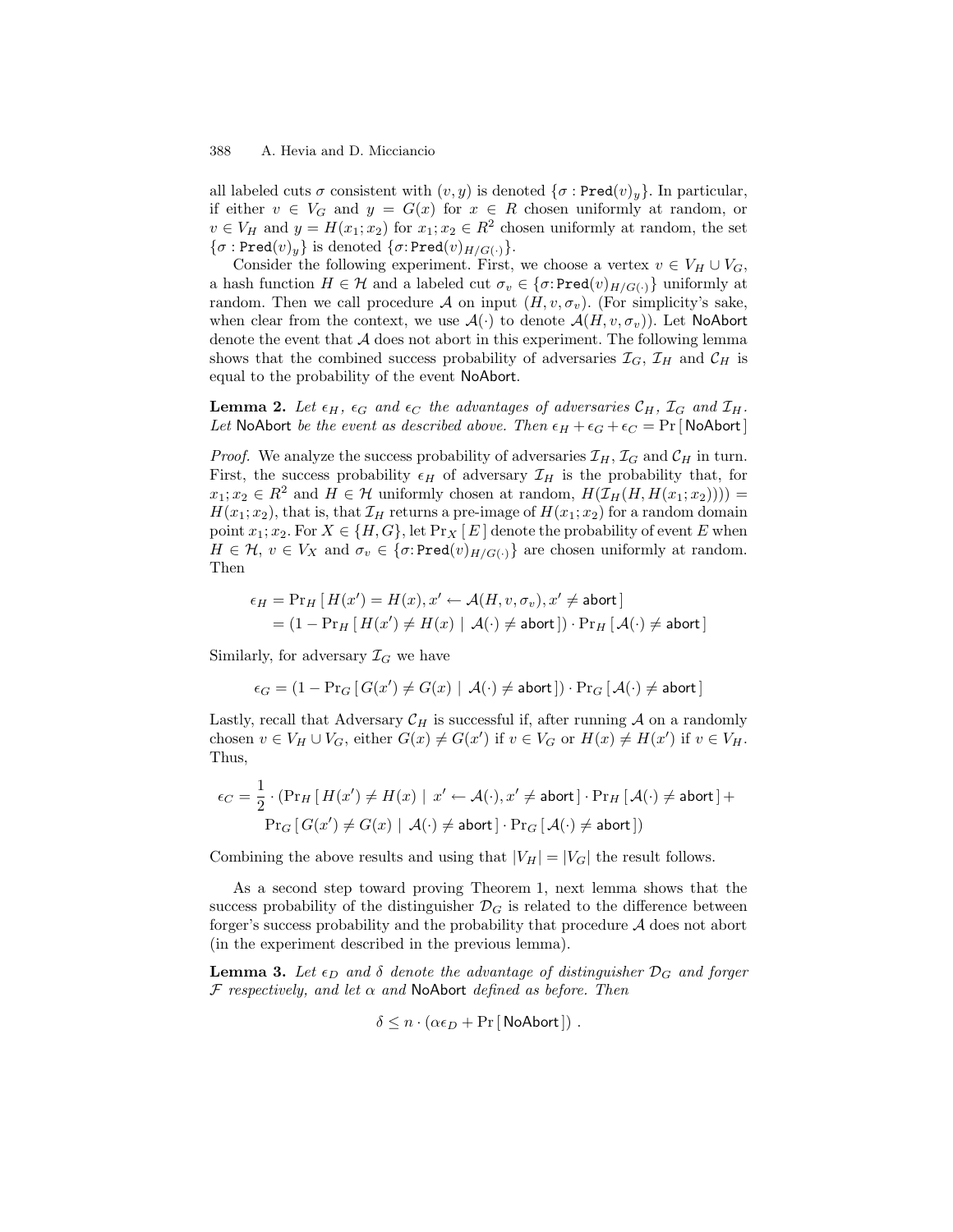The following notation will be useful in the proof. For any  $v \in V$ , let  $W(v) =$  $V_G \cap \text{Pred}(v) \setminus \{v\}$  denote the set of all expansion vertices which are predecessors of v. Also, given a vertex  $v \in V$  and a vertex  $u \in W(v)$ , let  $\text{Pred}_v(\leq$  $(u) = \bigcup_{u' \leq u, u' \in W(v)} \text{Pred}(u')$  the cut formed by the union over  $u' \leq u$  of all sets Pred $(u')$   $\subset$  Pred $(v)$ . (Recall that  $\leq$  is a total order relation over  $V_G$ ) Also, let  ${\lbrace \sigma: Pred_u(\leq v) \rbrace}$  denote the set of all labeled cuts on  $Pred_v(\leq u)$ ; as before, for  $y_1, y_2 \in R^2$ , let  $\sigma: \text{Pred}_u(\leq v)_{y_1, y_2}$  denote the set of all labeled cuts compatible with  $(u, y_1; y_2)$ . (We stress that the compatibility is with respect to vertex u, that is,  $\sigma(e_1)$ ;  $\sigma(e_2) = y_1$ ;  $y_2$ ). As before, if  $x \in R$  is uniformly distributed, the set  $\{\sigma: Pred_v(\leq u)_{G(x)}\}$  is denoted by  $\{\sigma: Pred_v(\leq u)_{G(\cdot)}\}$ . Notice that in this extended definition,  $\text{Pred}_{v}(\leq u) \subset \text{Pred}(v)$  and therefore a labeled cut for Pred(v) can be computed from any labeled cut in  $\{\sigma: Pred_u(\leq v)\}.$ 

*Proof (Lemma 3)*. By definition,  $\epsilon_D = p_1 - p_0$ , where  $p_1$  and  $p_0$  denote the probability that  $\mathcal{D}_G(y_1; y_2) = 1$  when  $x \stackrel{R}{\leftarrow} R, y_1; y_2 \leftarrow G(x)$  and the probability that  $\mathcal{D}_G(y_1; y_2) = 1$  when  $y_1; y_2 \stackrel{R}{\leftarrow} R^2$ , respectively. Consider the following two experiments, which we denote  $\textbf{Exp}_1$  and  $\textbf{Exp}_0$ . In the first one, we choose  $H \in \mathcal{H}$ uniformly at random,  $v \in V_H \cup V_G$  with probability proportional to  $|W(v)|$ ,  $u \in W(v)$  and  $\sigma_u \in {\sigma : \texttt{Pred}_v(\leq u)_{G(\cdot)}}$  uniformly at random; we then compute  $\sigma_v$  as an extension of  $\sigma_u$  by  $\sigma_v = \Pi_{\text{Pred}(v)}(\sigma_u)$  and finally call A on input  $(H, v, \sigma_v)$ . The second experiment,  $\text{Exp}_0$ , is similar to the previous one, with the exception that  $\sigma_u$  is drawn at random from  $\{\texttt{Pred}_v(\leq u)_{y_1,y_2}\}\$  for  $y_1; y_2 \stackrel{R}{\leftarrow} R^2$ . Let  $q_1(v', u')$  and  $q_0(v', u')$  denote the probability procedure A does not abort in  $\text{Exp}_1$  and  $\text{Exp}_0$  respectively, conditioned on the event that  $v = v'$  and  $u = u'$ are chosen in each experiment.

Let  $\alpha = \frac{1}{n} \sum_{v \in V_H \cup V_G} |W(v)|$  be the average number of expansion vertices of a random vertex in the graph. We claim that,

$$
p_1 = \frac{1}{n\alpha} \cdot \sum_{v \in V_H \cup V_G} \sum_{u \in W(v)} q_1(v, u) \text{ and } p_0 = \frac{1}{n\alpha} \cdot \sum_{v \in V_H \cup V_G} \sum_{u \in W(v)} q_0(v, u)(1)
$$

and that for all  $v \in V_H \cup V_G$ ,  $u \in W(v) \cup \{v\}$ 

$$
q_0(v, u^*) = q_1(v, u)
$$
\n(2)

$$
\sum_{v \in V_H \cup V_G} q_1(v, \overline{v}) \ge \delta \tag{3}
$$

$$
\sum_{v \in V_H \cup V_G} q_0(v, v^*) = n \cdot \Pr[\text{NoAbort}] \tag{4}
$$

where  $w^* = \max_{w' < w} (w')$ , denotes the biggest vertex in  $V_G$  smaller than  $w \in V_G$ and  $\overline{v} = \min_{v \in V_G}(v)$  is the "smallest" expansion vertex in  $V_G$  (where "biggest" and "smallest" refer to the  $\leq$  ordering relation).

Before proving these claims, we use them to finish the proof of the lemma. Using equations (1-4), we have

$$
\epsilon_D = \frac{1}{n\alpha} \sum_{v \in V_H \cup V_G} \{q_1(v, \overline{v}) - q_0(v, v^*)\} \ge \frac{1}{n\alpha} \cdot (\delta - n \cdot \Pr[\text{NoAbort}])
$$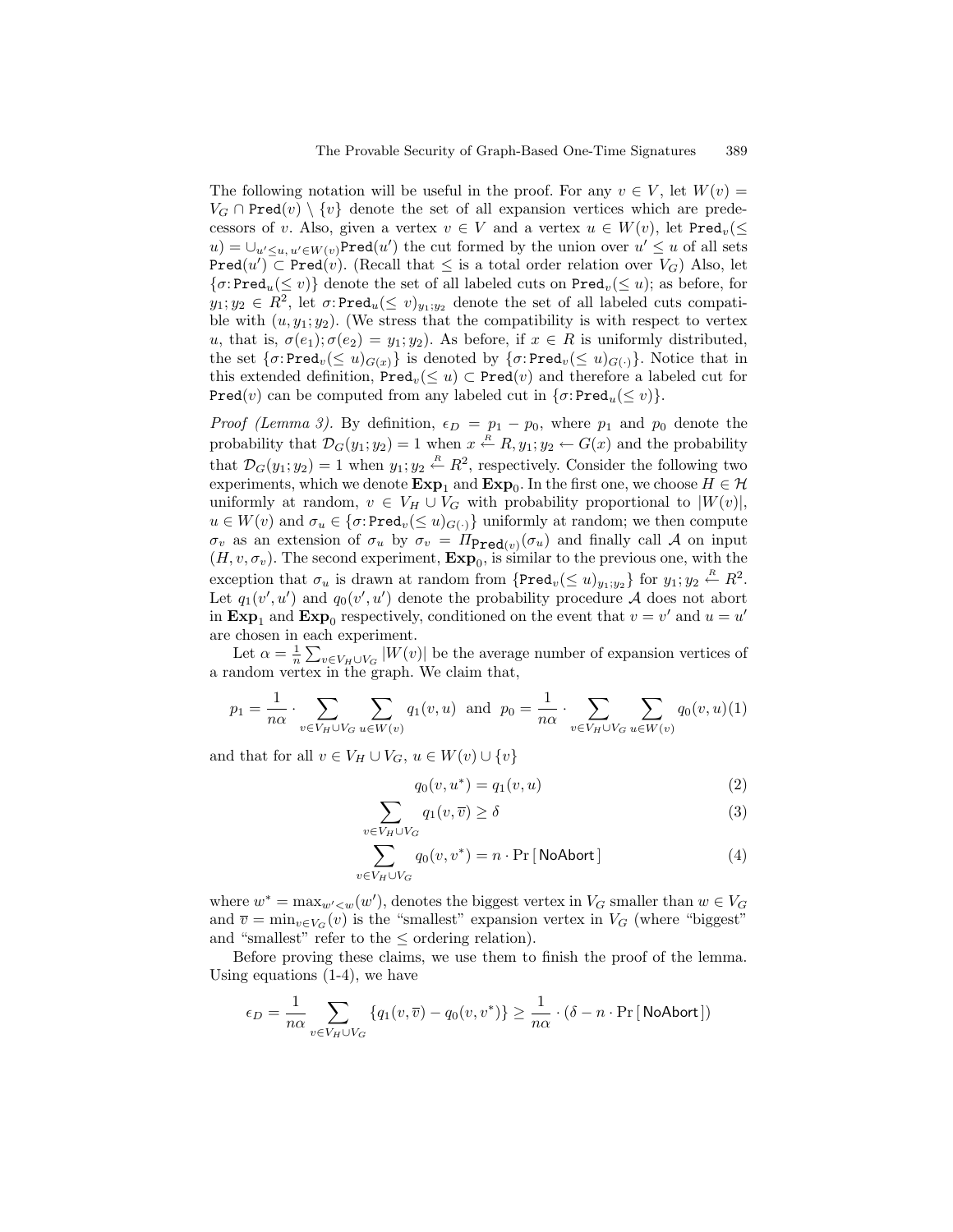which gives the desired result.

We now justify the claimed equations  $(1-4)$  by analyzing each them in turn. To justify the first part of  $(1)$ , notice that by definition of  $p_1$  and standard conditioning we have

$$
p_1 = \Pr\left[\mathcal{A}(H, v, \sigma_v) \neq \text{abort} : v \stackrel{w}{\leftarrow} V_G \cup V_H, u \stackrel{R}{\leftarrow} W(v), H \stackrel{R}{\leftarrow} \mathcal{H}, x \stackrel{R}{\leftarrow} R,
$$
  

$$
\sigma_u \stackrel{R}{\leftarrow} \text{Pred}_v(\leq u)_{G(x)}\right) = \sum_{v \in V_H \cup V_G} \sum_{u \in W(v)} q_1(v, u) \cdot \Pr\left[u \mid v\right] \cdot \Pr\left[v\right]
$$
  

$$
= \sum_{v \in V_H \cup V_G} \frac{\Pr\left[v\right]}{|W(v)|} \sum_{u \in W(v)} q_1(v, u)
$$

where  $v \stackrel{w}{\leftarrow} V_G \cup V_H$  means vertex v is drawn from set  $V_G \cup V_H$  with probability proportional to  $|W(v)|$ . Since, for all  $v \in V$ ,  $\Pr[v] = |W(v)|/(n\alpha)$  Equation (1) holds. The second part of  $(1)$  follows from a similar argument.

We justify Equation (2) as follows. Fix  $v \in V_H \cup V_G$  and  $u \in W(v) \cup \{v\}$ . Consider experiment  $\text{Exp}_0$ , and assume v and  $u^* \in W(v)$  are the vertices chosen. First of all, notice that  $\text{Pred}_{v}(\leq u^*) \subset \text{Pred}_{v}(\leq u)$  because  $u^* \leq u$ , and thus,  $\sigma_u$  can be computed from  $\sigma_{u^*}$ . Second, assume  $v \in V_G$ . Since the labeled cut  $\sigma_{u^*} \in \sigma: \texttt{Pred}_v(\leq u^*)$  is chosen uniformly at random, there is no other expansion node in any path from  $u' \leq u^*$  and u, and H is regular, the induced labeled cut  $\sigma_u = \Pi_{\texttt{Pred}(u)}(\sigma_{u^*}) \in \sigma\text{:Pred}_v(\leq u)$  is such that  $\sigma_u(e_1); \sigma_u(e_2) = G(x)$  for some  $x \in R$  uniformly distributed ( $e_1$  and  $e_2$  are edges leaving vertex u). The same argument when  $v \in V_H$  boils down to  $\sigma_u(e) = H(x_1; x_2)$  for uniformly distributed  $x_1; x_2 \in \mathbb{R}^2$  and e the only leaving edge of u. Thus,  $\sigma_u \in \sigma: \text{Pred}_v(\leq$  $u)_R$ , and  $q_0(v, u^*) = q_1(v, u)$ .

To justify Equation (3) we notice that when distinguisher  $\mathcal{D}_G$  chooses  $u = \overline{v}$ , the distribution of the public key and signature so computed by A from  $\sigma_u$ follows the same distribution than the forger expects in the one-chosen-message attack and, thus, the output of the forger is independent of the choice of  $v$ .

$$
\sum_{v \in V_H \cup V_G} q_1(v, \overline{v}) =
$$
\n
$$
\sum_{v \in V_H \cup V_G} \Pr[\mathcal{F}(m, \sigma_m) = (m', \sigma'), m \neq m', v \in \mu(m), v \notin \mu(m')] \ge \delta
$$

where the last inequality follows from that, for any  $m, m' \in \mathcal{M}$ , if  $m \neq m'$  there always exists  $v \in V_H \cup V_G$  such that  $v \in \mu(m)$  but  $v \notin \mu(m')$ , otherwise m and  $m'$  would be comparable.

It remains to prove Equation (4). This follows from  $q_0(v, v^*) = q_1(v, v) =$ Pr[NoAbort | v] and from vertex  $v \in V_H \cup V_G$  being chosen uniformly at random in the experiment that defines the event NoAbort. This concludes the proof of the lemma.

Proof (Theorem 1). Immediate from Lemma 2 and Lemma 3.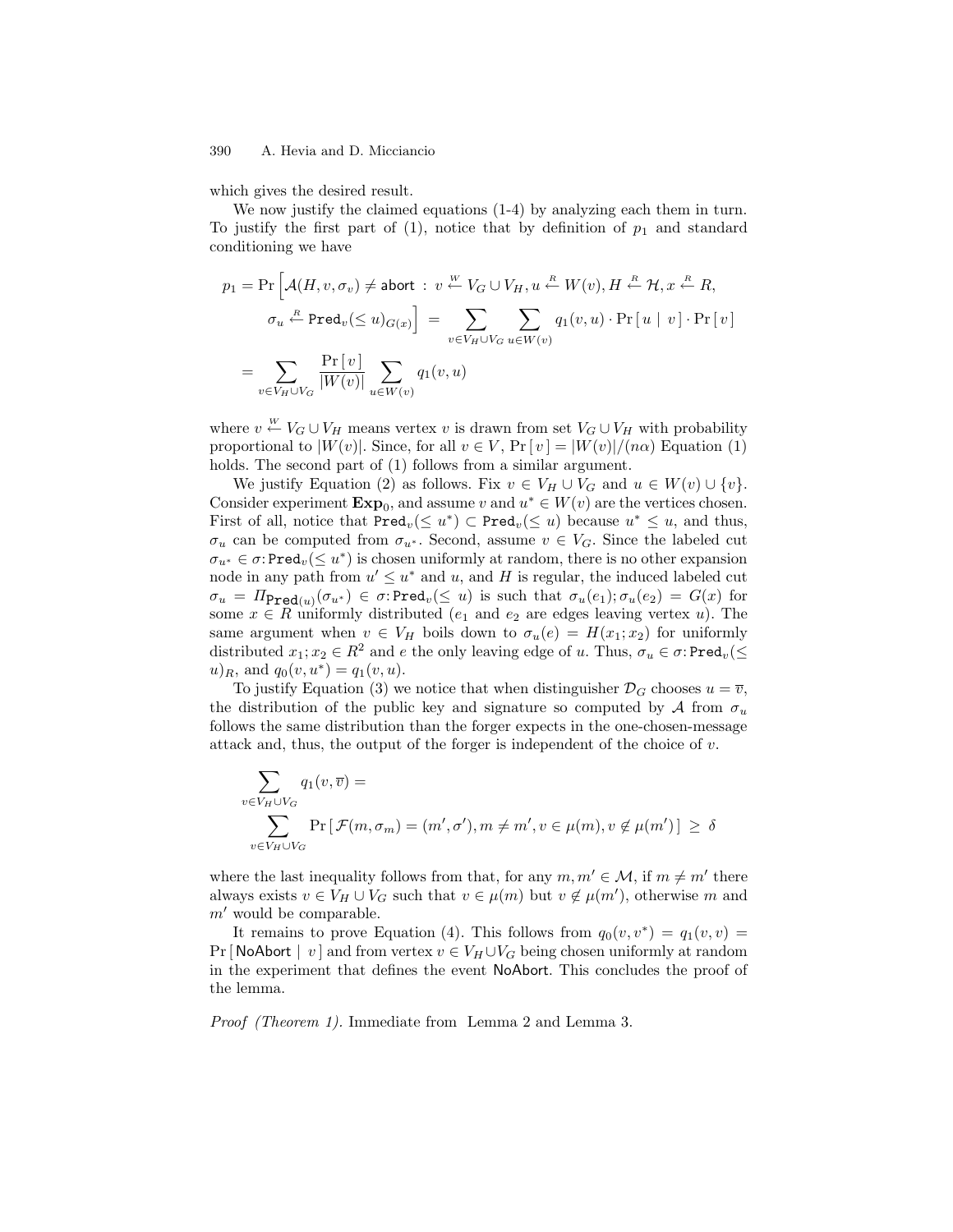## 6 Extensions

In this section we consider extensions of the basic security results presented in the previous sections. The first one concerns relaxing the security assumptions about the underlying primitives  $G, H$ . The second applies the ideas in our proof of security to build provably secure signature schemes with special algebraic properties.

Universal one-way hash functions: The collision-resistance requirement on the hash function family  $H$  can be relaxed to *universal one-wayness* as defined by Naor and Yung [NY89]. Recall that universal one-way hash function (UOWHF) families are such that it is hard to find a colliding pair  $x \neq x'$  such that  $H(x) =$  $H(x')$  but the adversary must select x before H is given to it. We modify our GBOTS construction, so that for each compression vertex  $v$  a different randomly chosen function  $H_v \in \mathcal{H}$  is used. The security argument in this case is modified as follows. In order to compute  $\sigma_{\perp} = \Pi_{\{v_{\perp}\}}(\sigma_v)$ , algorithm  $\mathcal{A}(H, v, \sigma)$  picks a hash function  $H_v \in \mathcal{H}$  uniformly at random anew to compute the label of each edge leaving a compression vertex with the exception of the edge corresponding to v, for which H is used. Thus, adversary  $\mathcal{I}_H$  needs only to pick ahead a random value  $x \in R^2$  and, once given a target hash function H, to use procedure A to invert  $H(x)$ . Similarly, for  $C_H$  it suffices to guess the compression vertex where the collision given by Lemma 1 will be found, and use the target hash function  $H$ there. Adversaries  $\mathcal{I}_H$  and  $\mathcal{C}_H$  remain the same. The remaining security argument does not differ substantially from the one presented in Section 5. We point out that regular universal one-way hash functions and one-to-one pseudorandom generators can be constructed from any one-way permutation [NY89,CMR98].

Mapping messages to edges (or vertices): In this paper, we associate values to edges in the graph and functions to vertices. This approach can be seen as dual to the one used in [BM94], which associates values to vertices and function to edges. Both approaches are essentially equivalent from a syntax viewpoint and in terms of the class of schemes they yield. From a foundational viewpoint, we believe that the approach presented here is conceptually simpler.

Graph based algebraic signature schemes: Algebraic signature schemes are signature schemes in which signatures for (certain) new messages can be produced by combining signatures with a restricted set of operations. Since these operations do not require knowledge of the secret key, algebraic signatures are not signature schemes in the standard interpretation of the term, but they are a new cryptographic primitive. They are useful in contexts where possession of signatures of certain messages automatically entitles possession of signatures of new messages, such as in credential systems. Credentials may be implemented as signed documents which specify capabilities (or attributions) to be granted to the credential holder. Thus, if implemented with the appropriate algebraic signature, the possession of one or more credentials (signatures) will automatically enable the computation of the entitled credentials without the involvement of the original signer. Algebraic signatures were originally suggested by Rivest [MR02].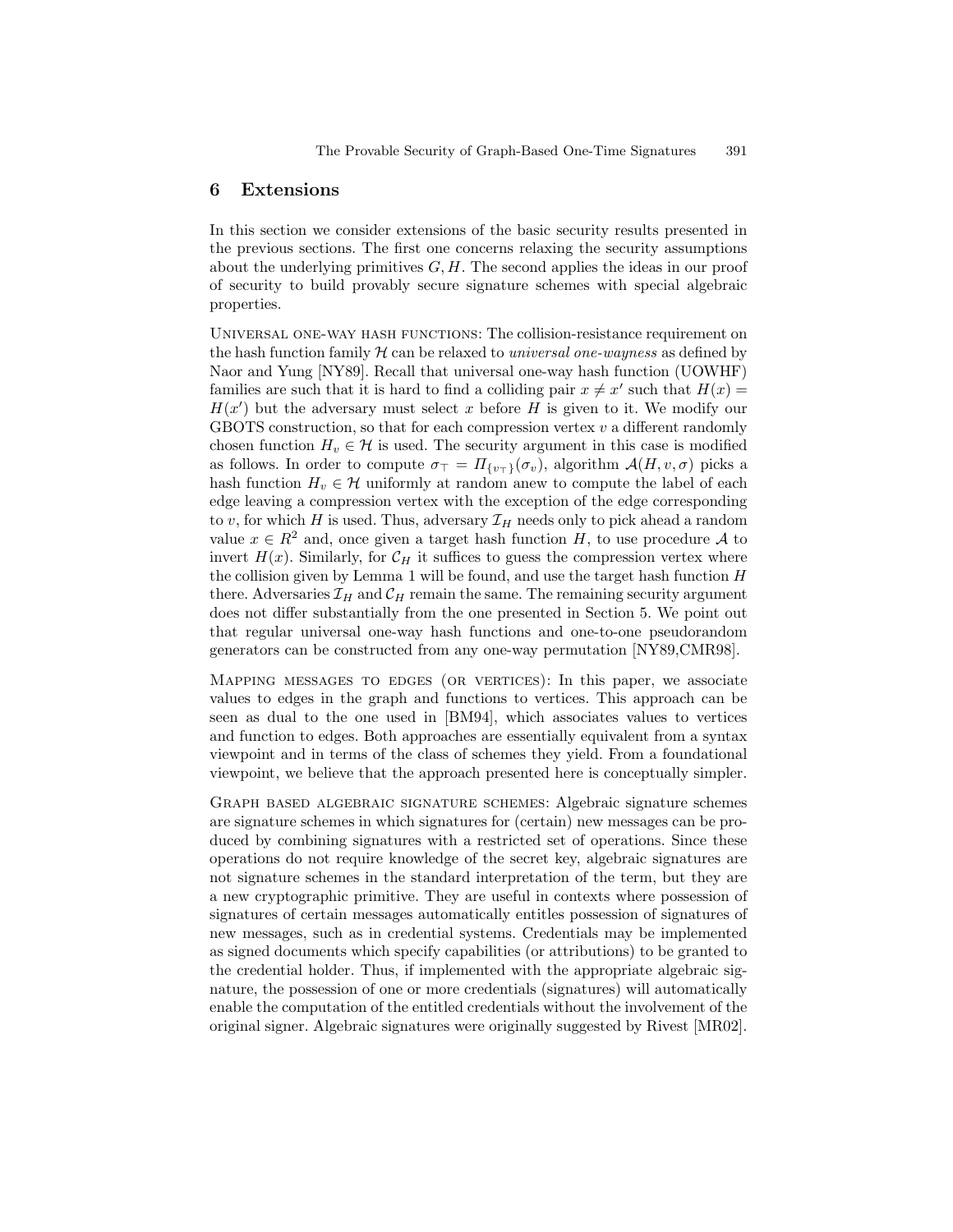Informally, an algebraic signature scheme consists of three algorithms  $\mathcal{AS}=$ (KG, Sig, Vf) and a two set of operations  $\mathcal{O} = \{f_1, f_2, \ldots, f_q\}$  and  $\mathcal{S} = \{g_1, g_2, \ldots, f_q\}$  $g_s$ , where each  $f_i$  (resp.  $g_i$ ) is a function that takes one or more messages (resp. signatures) as inputs and produces one message (resp. signature) as output. KG, Sig, and Vf are as in any digital signature scheme (see Section 2.1). We require that if  $\delta_1, \ldots, \delta_t$  are valid signatures for  $m_1, \ldots, m_t$  then  $g_i(\delta_1, \ldots, \delta_t)$  is a valid signature for  $f_i(m_1,\ldots,m_t)$  for all appropriate  $f_i, g_i$ . Notice that signatures so generated are subject to existential forgery under chosen message attacks, so a new definition of security is required. Let  $\textsf{span}(\mathcal{O}, \{m_1, \ldots, m_t\})$  be the set of all messages computable from  $\{m_1, \ldots, m_t\}$  by applying functions in  $\mathcal O$  on them. The security of algebraic signatures is defined in terms of unforgeability against chosen-message attacks, where by convention, the forger is deemed successful only if it outputs a signature of a message m not in the set  $\textsf{span}(\mathcal{O}, \{m_1, \ldots, m_t\})$ .

Graph-based one-time signatures can be used to build very efficient algebraic signatures. Indeed, for practical functions  $f_i$ , it is possible to build graphs such that  $f_i$  is embedded in the order relation  $\subseteq$ . That is, if  $f_i(m_1, m_2) = m_3$ , then there exists a labeling  $\sigma$ :  $\mu(m_3)$  which can be computed from labellings  $\sigma_1$ :  $\mu(m_1)$ and  $\sigma_2$ :  $\mu(m_2)$  and it is consistent with them.

Notice that the proof of security of Section 4 and Section 5 can be easily modified to prove that our (graph-based) algebraic signature scheme  $\mathcal{A}\mathcal{S}$  is secure. Indeed, the only technical difference is that the forger  $\mathcal F$  can request multiple signatures  $\sigma_m: \mu(m)$ . This can be easily factored in by modifying Procedure A so each signature  $\sigma_m$  is computed from  $\sigma_v$  (or A aborts, if not possible). Since the forger  $\mathcal F$  must output  $(m', \sigma')$  for  $m'$  not in span $(\mathcal O, \cup_m \mu(m))$ , there must exist  $v \in \bigcup_m \mu(m)$  so  $v \notin \mu(m')$  and the argument goes through. The rest of the proof is identical and, in particular, adversaries  $\mathcal{I}_G$ ,  $\mathcal{I}_H$ ,  $\mathcal{C}_H$ ,  $\mathcal{D}_G$  remain the same, given black-box access to A.

Concrete constructions of Algebraic Signature Schemes: In this section we sketch concrete graph constructions that yield algebraic signature schemes with respect to (a) union and subset operations, and (b) union and super-intersection operations. (Recall that the super-intersection of sets A and B, denoted  $A \odot B$ , is the collection of all sets S such that  $A \cap B \subseteq S \subseteq A \cup B$ .)

Let  $M$  be the set of all subset of n elements, where we denote such elements as  $t_0, \ldots, t_{n-1}$ . Consider the graph shown in Figure 6. (Although the figure shows vertices  $v_i$  having indegree and outdegree 1, and the vertices  $v'_\perp$  and  $v'_\perp$  having outdegree and indegree  $n$ , respectively, it is easy to cast this graph as one with the properties considered in this work. Indeed, it suffices to replace each vertex  $v_i$ with a small subgraph of 2 compression and 2 expansion vertices, and to connect each  $v_i$  to both  $v'_\perp$  and  $v'_\perp$  by simple tree construction).

We map every set S into the set of vertices  $\mu(S) = C$  defined as follows: vertices  $v_{\perp}$  and  $v'_{\perp}$  are in C, and vertices  $v_i$  are in C if and only if  $t_i \notin S$ . Notice C is a valid cut for any set S. Given a labeled cut  $\sigma$ :  $\mu(S)$  the labeling for any  $C' = \mu(S')$  such that  $S' \subseteq S$  can be computed by projecting  $\sigma: \mu(S)$  on  $C'$ . The union operation is defined similarly, since given labeled cuts  $\sigma_1: \mu(S_1)$  and  $\sigma_2$ :  $\mu(S_2)$  a consistent labeled cut for  $\mu(S_1 \cup S_2)$  can be computed.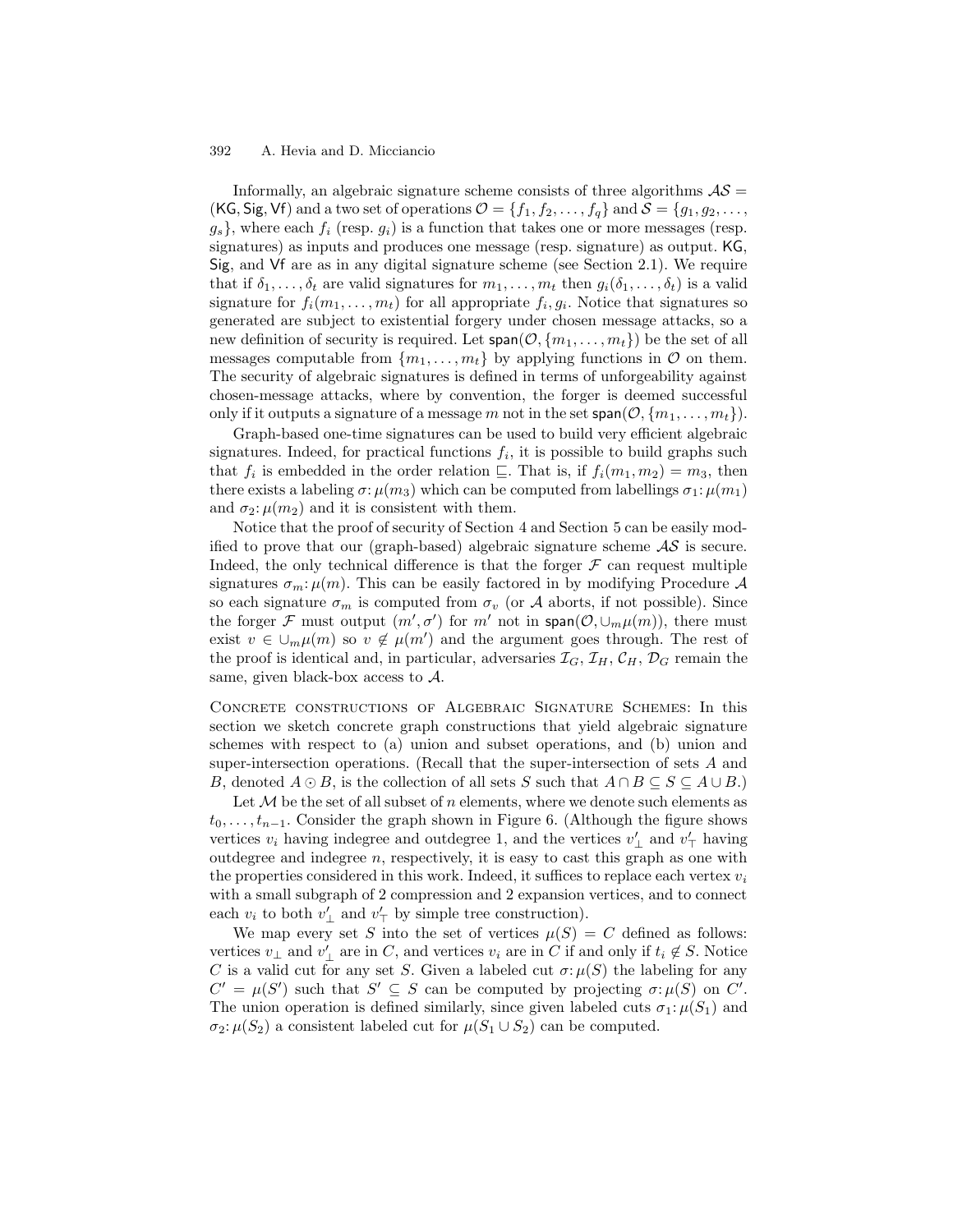

Fig. 6. DAG for algebraic scheme with operations {∪, subset}.

A algebraic signature scheme for the  $\{\cup, \odot\}$  operations can be build by using two graphs  $G_1$  and  $G_2$  each one like the one described above. In this case, given a set  $S$ , we define the cut on the first graph by using the above shown rule, while for the second case we "invert" the condition, and we include the corresponding vertices only if  $t_i \in S$ . It is an easy exercise to verify that such mapping allows the computation of labeled cuts corresponding to the union and super-intersection of two sets  $S_1$  and  $S_2$ , given labeled cuts  $\sigma_1: \mu(S_1)$  and  $\sigma_2: \mu(S_2)$ .

## 7 Conclusions

In this paper, we analyze graph based signatures from a security viewpoint and give sufficient conditions, namely the existence of one-way permutations, under which the signature scheme is secure in the standard complexity model (no random oracles). Additionally, we present a security proof which uses a new hybrid argument where the number of hybrid distributions may be exponential. We believe this technique is of independent interest. We also propose a new paradigm for the construction of algebraic signature schemes, which are new useful primitives for applications where controlled "forgeability" of signatures is needed, as in credential systems.

### 7.1 Acknowledgments

We want to thank Bogdan Warinschi, and Yee Hea Ann for helpful comments and discussions.

# References

[AR00] M. Abdalla and L. Reyzin. A new forward-secure digital signature scheme. In ASIACRYPT'2000, LNCS 1976, pages 116–129. Springer-Verlag, 2000.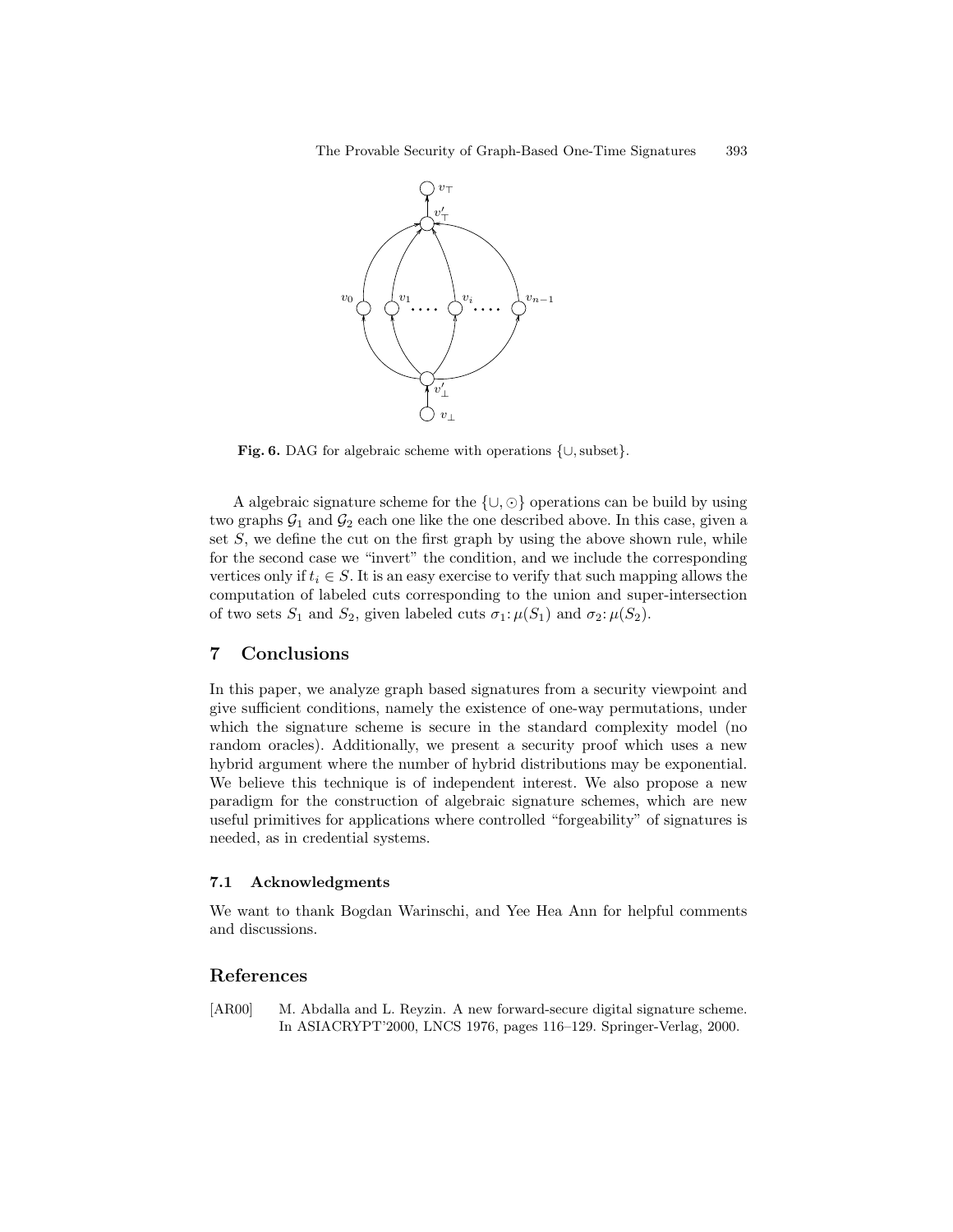- 394 A. Hevia and D. Micciancio
- [BC93] J. N. E. Bos and D. Chaum. Provable unforgeable signatures. In CRYPTO'92, LNCS 740, pages 1–14. Springer-Verlag, 1993.
- [BKR94] M. Bellare, J. Kilian, and P. Rogaway. The security of the cipher block chaining message authentication code. In CRYPTO'94, LNCS 839. Springer-Verlag, 1994.
- [BM84] M. Blum and S. Micali. How to generate cryptographically strong sequences of pseudorandom bits. In Siam Journal of Computing, 13(4):850–864, 1984.
- [BM92] M. Bellare and S. Micali. How to sign given any trapdoor function. In Journal of Cryptology, 39(1):214–233, 1992.
- [BM94] D. Bleichenbacher and U. M. Maurer. Directed acyclic graphs, one-way functions and digital signatures. In CRYPTO'94, LNCS 839, pages 75–82. Springer-Verlag, 1994.
- [BM96a] D. Bleichenbacher and U. M. Maurer. On the efficiency of one-time digital signatures. In ASIACRYPT'96, LNCS 1163, pages 145–158. Springer-Verlag, 1996.
- [BM96b] D. Bleichenbacher and U. M. Maurer. Optimal tree-based one-time digital signature schemes. In STACS'96, LNCS 1046, pages 363–374. Springer-Verlag, 1996.
- [BM99] M. Bellare and S. Miner. A forward-secure digital signature scheme. In CRYPTO'99, LNCS 1666, pages 431–448. Springer-Verlag, 1999.
- [BN02] M. Bellare and G. Neven. Transitive Signatures based on Factoring and RSA In ASIA-CRYPT'02, (these proceedings).
- [BR97] M. Bellare and P. Rogaway. Collision-resistant hashing: Towards making UOWHFs practical. In CRYPTO'97, LNCS 1294, pages 470–484. Springer-Verlag, 1997.
- [CLR92] T. H. Cormen, C. E. Leiserson, and R. L. Rivest. In Introduction to algorithms. MIT Press and McGraw-Hill Book Company, 6th ed., 1992.
- [CMR98] R. Canetti, D. Micciancio, and O. Reingold. Perfectly one-way probabilistic hash functions. STOC'98, pages 131–140. ACM, 1998.
- [DN94] C. Dwork and M. Naor. An efficient existentially unforgeable signature scheme and its applications. In CRYPTO'94, LNCS 839, pages 234–246. Springer-Verlag, 1994.
- [EGM96] S. Even, O. Goldreich, and S. Micali. On-line/off-line digital signatures. In Journal of Cryptology, 9(1):35–67, 1996.
- [GMR88] S. Goldwasser, S. Micali, and R. Rivest. A digital signature scheme secure against adaptive chosen-message attacks. In Siam Journal of Computing, 17(2):281–308, 1988.
- [HPT97] R. Hauser, A. Przygienda, and G. Tsudik. Reducing the cost of security in link state routing. In Symposium on Network and Distributed Systems Security (NDSS '97), pages 93–99, Internet Society, 1997.
- [HM02] A. Hevia and D. Micciancio. The provable security of Graph-Based One-Time Signatures and extensions to algebraic signature schemes. Full version of this paper, available via http://www-cse.ucsd.edu/users/ahevia.
- [JMSW02] R. Johnson, D. Molnar, D. Song, and D. Wagner. Homomorphic signature schemes. In CT-RSA '2002, LNCS 2271, pages 244–262. Springer-Verlag, 2002.
- [Lam79] L. Lamport. Constructing digital signatures from a one way function. Technical Report CSL-98, SRI International, 1979.
- [Mer82] R. C. Merkle. In Secrecy, Authentication, and Public Key Systems, vol. 18 of Computer science. Systems programming. UMI Research Press, 1982.